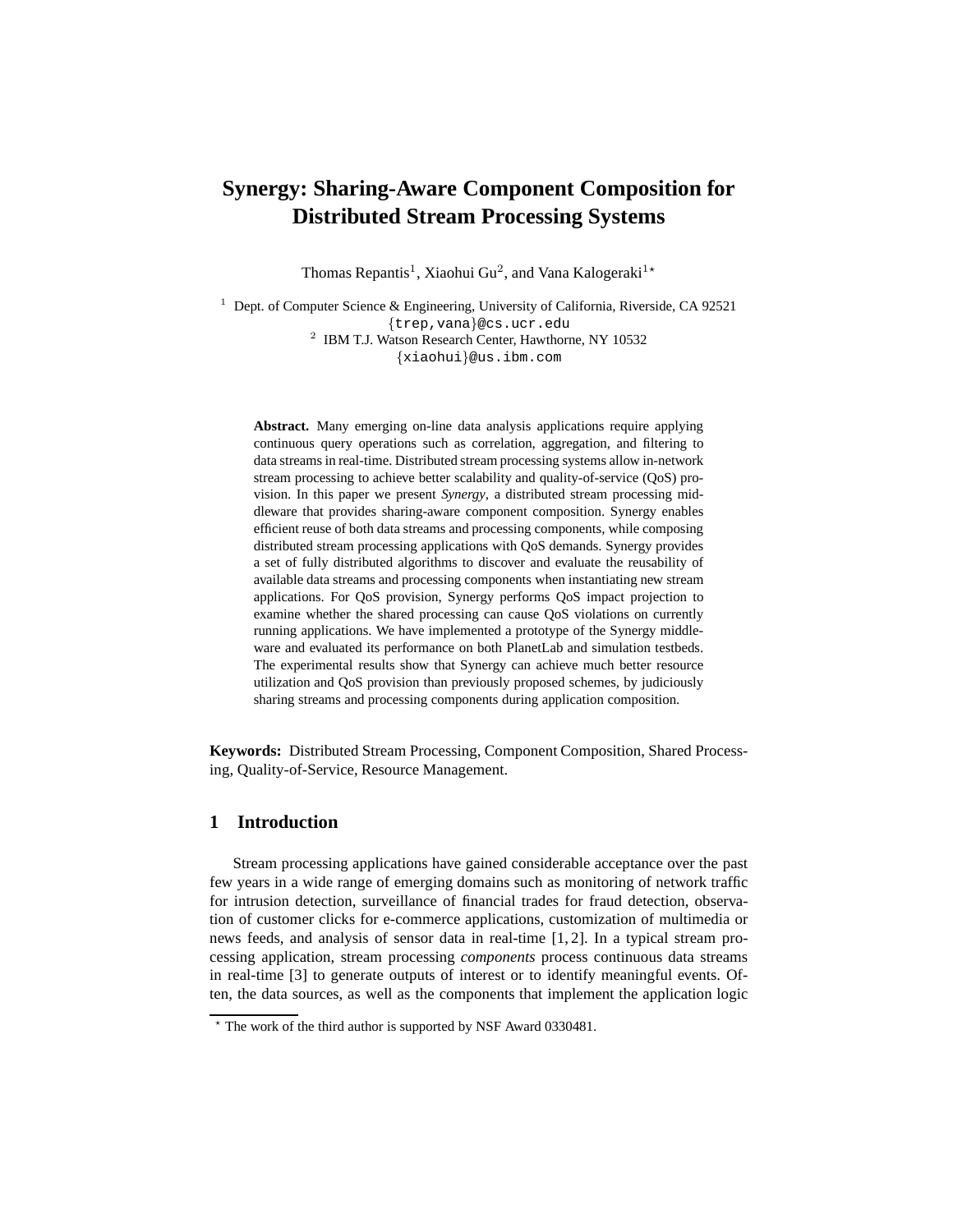are distributed across multiple sites, constituting distributed stream processing systems (DSPSs) (e.g., [4–9]). Stream sources often produce large volumes of data in high rates, while workload spikes cannot be predicted in advance. Providing low-latency, high-throughput execution for such distributed applications entails considerable strain on both communication and processing resources and thus presents significant challenges to the stream processing middleware design.

While a DSPS provides the components that are needed for an application execution, a major challenge still remains: Namely, how to select among different component instances to compose stream processing applications on-demand. While previous efforts have investigated several aspects of component composition [6, 7] and placement [8] for stream applications, our research focuses on enabling *sharing-aware component composition* for efficient distributed stream processing. Sharing-aware composition allows different applications to utilize i) previously generated streams and ii) already deployed stream processing components. The distinct characteristics of distributed stream processing applications make sharing-aware component composition particularly challenging. First, stream processing applications often have minimum quality-of-service (QoS) requirements (e.g., end-to-end service delay). In a shared processing environment, the QoS of a stream processing application can be affected by multiple components that are invoked concurrently and asynchronously by many applications. Second, stream processing applications operate autonomously in a highly dynamic environment, with load spikes and unpredictable occurrences of events. Thus, the component composition must be performed quickly, during runtime, and be able to adapt to dynamic stream environments. Third, a DSPS needs to scale to a large number of streams and components, which makes centralized approaches inappropriate, since the global state of a large-scale DSPS is changing much faster than it can be communicated to a single host. Hence, a single host cannot make accurate global decisions.

Despite the aforementioned challenges, there are significant benefits to be gained from a flexible sharing-aware component composition: i) *enhanced QoS provision* (e.g., shorter service delay) since existing streams that meet the user's requirements can be furnished immediately, while the time-consuming process of new component deployment is triggered only when none of the existing components can accommodate a new request; and ii) *reduced resource load* for the system, by avoiding redundant computations and data transfers. As a result, the overall system's processing capacity is maximized to meet the scalability requirements of serving many concurrent application requests.

In this paper we present *Synergy*, a distributed stream processing middleware that provides sharing-aware component composition. Synergy is implemented on top of a wide-area overlay network and undertakes the composition of distributed stream processing applications. Synergy supports both data stream and processing component reuse while ensuring that the application QoS requirements<sup>1</sup> can be met. The decision of which components or streams to reuse is made dynamically at run-time taking into account the applications' QoS requirements and the currentsystem resource availability. Specifically, this paper makes the following major contributions:

 $1$  In this paper, we focus on the end-to-end execution time QoS metric, consisting of both processing delays at different components and network delays between components.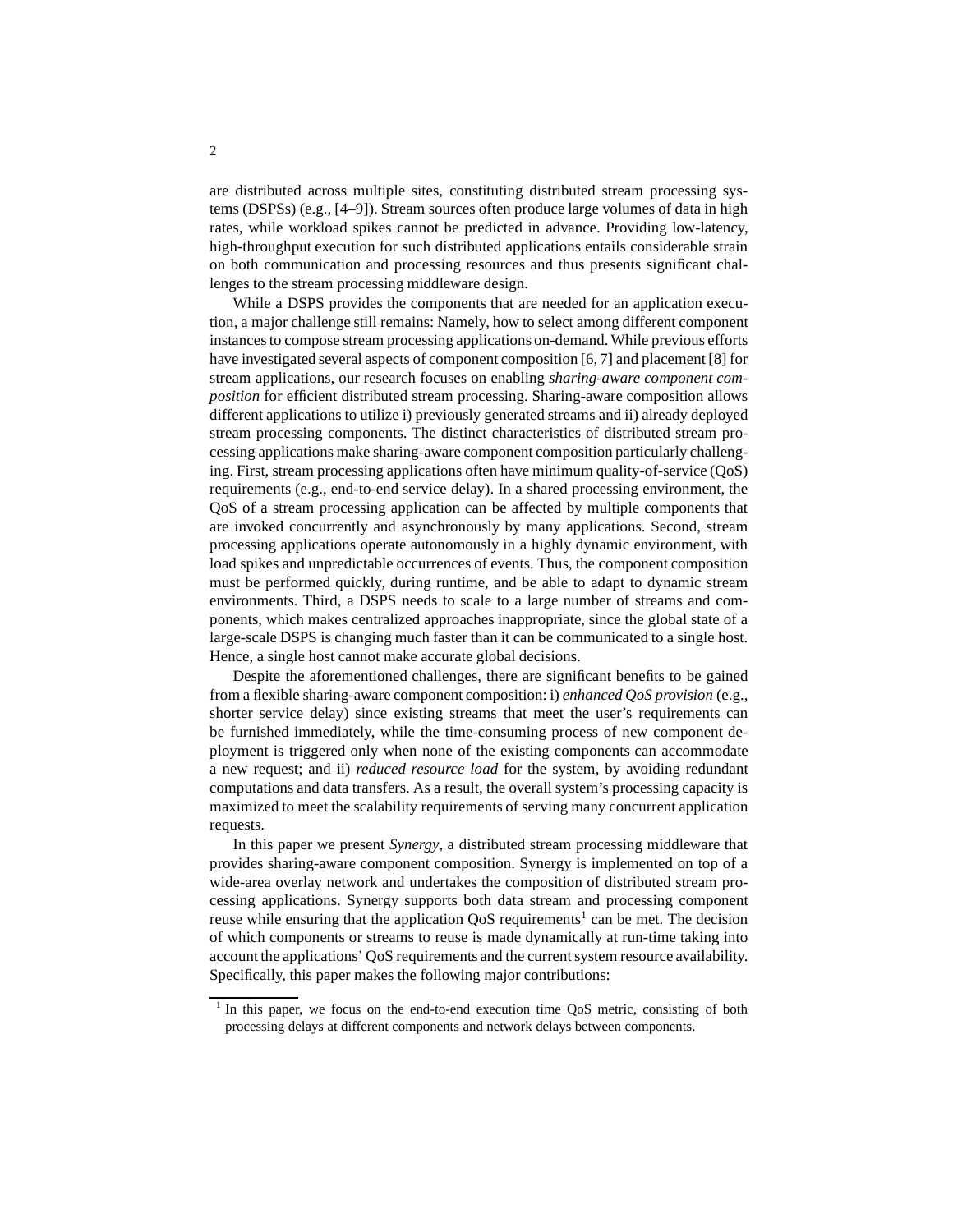- **–** We propose a decentralized light-weight composition algorithm that can discover streams and components at run-time and check whether any of the existing components or streams can satisfy the application's request. After the qualified candidate components have been identified, components and streams are selected and composed dynamically such that the application resource requirements are met and the workloads at different hosts are balanced.
- **–** We integrate a QoS impact projection mechanism into the distributed component composition algorithm to evaluate the reusability of existing stream processing components according to the applications' QoS constraints. When a component is shared by multiple applications, the QoS of each application that uses the component may be affected due to the increased queueing delays on the processors and the communication links. Synergy's approach is to predict the impact of the additional workload on the QoS of the affected applications and ensure that a component reuse does not cause QoS violations in existing stream applications. Such a projection can facilitate the QoS provision for both current applications and the new application admitted in the system.
- **–** We have implemented a prototype of Synergy and evaluated its performance on the PlanetLab [10] wide-area network testbed. We have also conducted extensive simulations to compare Synergy's composition algorithm to existing alternative schemes. The experimental results show that: i) Synergy consistently achieves much better QoS provision compared to other approaches, for a variety of application loads, ii) sharing-aware component composition increases the number of admitted applications, while scaling to large request loads and network sizes, iii) QoS impact projection greatly increases the percentage of admitted applications that meet their QoS requirements, iv) Synergy's decentralized composition protocol has low message overhead and offers minimal setup time, in the order of a few seconds.

The rest of the paper is organized as follows: Section 2 introduces the system model. Section 3 discusses Synergy's decentralized sharing-aware component composition approach and its QoS impact projection algorithm. Section 4 presents an extensive experimental evaluation of our system. Section 5 discusses related work. Finally, the paper concludes in Section 6.

# **2 System Model**

In this section, we present the stream processing application model, describe the architecture of the Synergy middleware and provide an overview of its operation. Table 1 summarizes the notations we use while discussing our model.

## **2.1 Stream Processing Application Model**

A data stream  $s_i$  consists of a sequence of continuous data tuples. A stream processing component  $c_i$  is defined as a self-contained processing element that implements an atomic stream processing operator  $o_i$  on a set of input streams  $\sum i s_i$  and produces a set of output streams  $\sum os_i$ . Stream processing components can have more than one inputs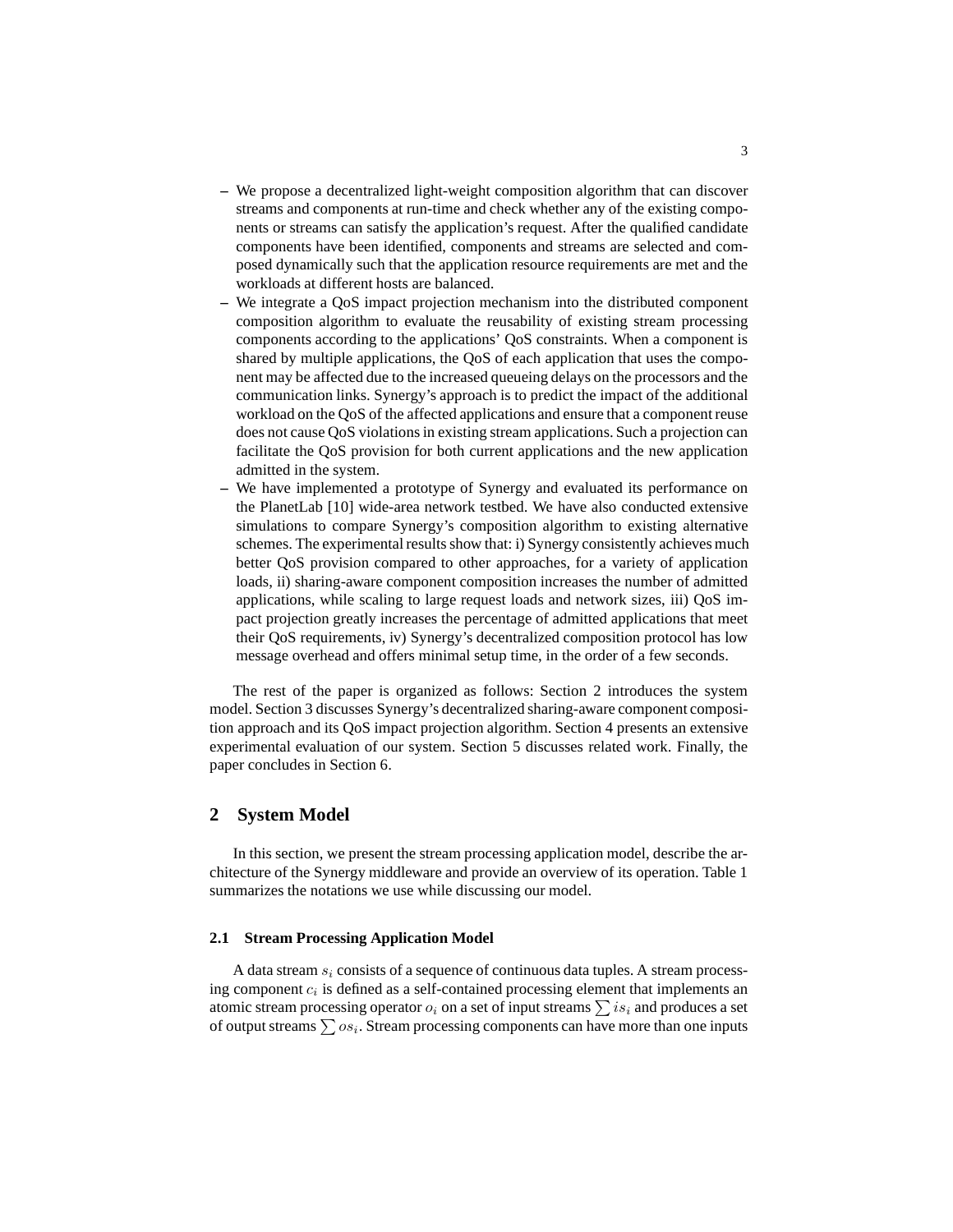| <b>Notation</b>   | <b>Meaning</b>                             | <b>Notation</b> | <b>Meaning</b>                                   |  |
|-------------------|--------------------------------------------|-----------------|--------------------------------------------------|--|
| $c_i$             | Component                                  | $l_i$           | Virtual Link                                     |  |
| $O_i$             | Operator                                   | $s_i$           | Stream                                           |  |
|                   | <b>Ouery Plan</b>                          |                 | <b>Application Component Graph</b>               |  |
| $Q_{\mathcal{E}}$ | End-to-End OoS Requirements                | $Q_{\lambda}$   | End-to-End OoS Achievements                      |  |
| $p_{v_i}$         | Processor Load on Node $v_i$               | $b_l$           | Network Load on Virtual Link $l_i$               |  |
| $rp_{v_i}$        | Residual Processing Capacity on Node $v_i$ | $rb_{l}$        | Residual Network Bandwidth on Virtual Link $l_i$ |  |
| $\tau_{c_i}$      | Processing Time for $c_i$                  | $x_{c_i, v_i}$  | Mean Execution Time for $c_i$ on $v_i$           |  |
| $\sigma_{s_i}$    | Transmission Time for $s_i$                | $y_{s_i, l_i}$  | Mean Communication Time for $s_i$ on $l_i$       |  |
| $q_t$             | Requested End-to-End Execution Time        |                 | Projected End-to-End Execution Time              |  |
| $p_{o_i}$         | Processing Time Required for $o_i$         | $b_{s}$         | Bandwidth Required for $s_i$                     |  |

#### **Table 1.** Notations.

(*e.g.* a join operator) and outputs (*e.g.* a split operator). Each atomic operator can be provided by multiple component instances  $c_1, \ldots, c_k$ . We associate metadata with each deployed component or existing data stream in the system to facilitate the discovery process. Both components and streams are named based on a common ontology [11] (e.g.,  $o_i$ .name = Aggregator.COUNT,  $s_i$ .name = Video.MPEGII.Birthday).

A stream processing request (query) is described by a *query plan*, denoted by ξ. The query plan is represented by a directed acyclic graph (DAG) specifying the required operators  $o_i$  and the streams  $s_j$  among them<sup>2</sup>. The CPU processing requirements of the operators  $p_{o_i}, \forall o_i \in \xi$  and the bandwidth requirements of the streams  $b_{s_j}, \forall s_j \in \xi$  are also included in  $\xi$ . The bandwidth requirements are calculated according to the userrequested stream rate, while the processing requirements are calculated according to the data rate and resource profiling results for the operators [12]. The stream processing request also specifies the end-to-end QoS requirements  $Q_{\xi} = [q_1, \dots q_m]$ , such as endto-end execution time and loss rate. Although our schemes are generic to additive QoS metrics, we focus on the end-to-end execution time metric denoted by  $q_t$ , which is computed as the sum of the processing and communication times for a data tuple to traverse the whole query plan.

The query plan can be dynamically instantiated into different *application component graphs*, denoted by  $\lambda$ , depending on the processing and networking availability. The vertices of an application component graph represent the components being invoked at a set of nodes to accomplish the application execution, while the edges represent virtual network links between the components, each one of which may span multiple physical network links. An edge connects two components  $c_i$  and  $c_j$  if the output of the component  $c_i$  is the input for the component  $c_j$ . The application component graph is generated by our component composition algorithm at run-time, after selecting among different component candidates that provide the required stream processing operators  $o_i$  and satisfy the end-to-end QoS requirements  $Q_\xi$ .

## **2.2 Synergy Architecture**

Synergy is a wide-area middleware that consists of a set of distributed hosts  $v_i$ connected via virtual links  $l_i$  into an overlay mesh on top of the existing IP network.

 $2$  In general, there may be multiple query plans that can satisfy a stream processing request. Query plan optimization however involves application semantics and is outside the scope of this paper. Thus, in this work we assume the query plan is given.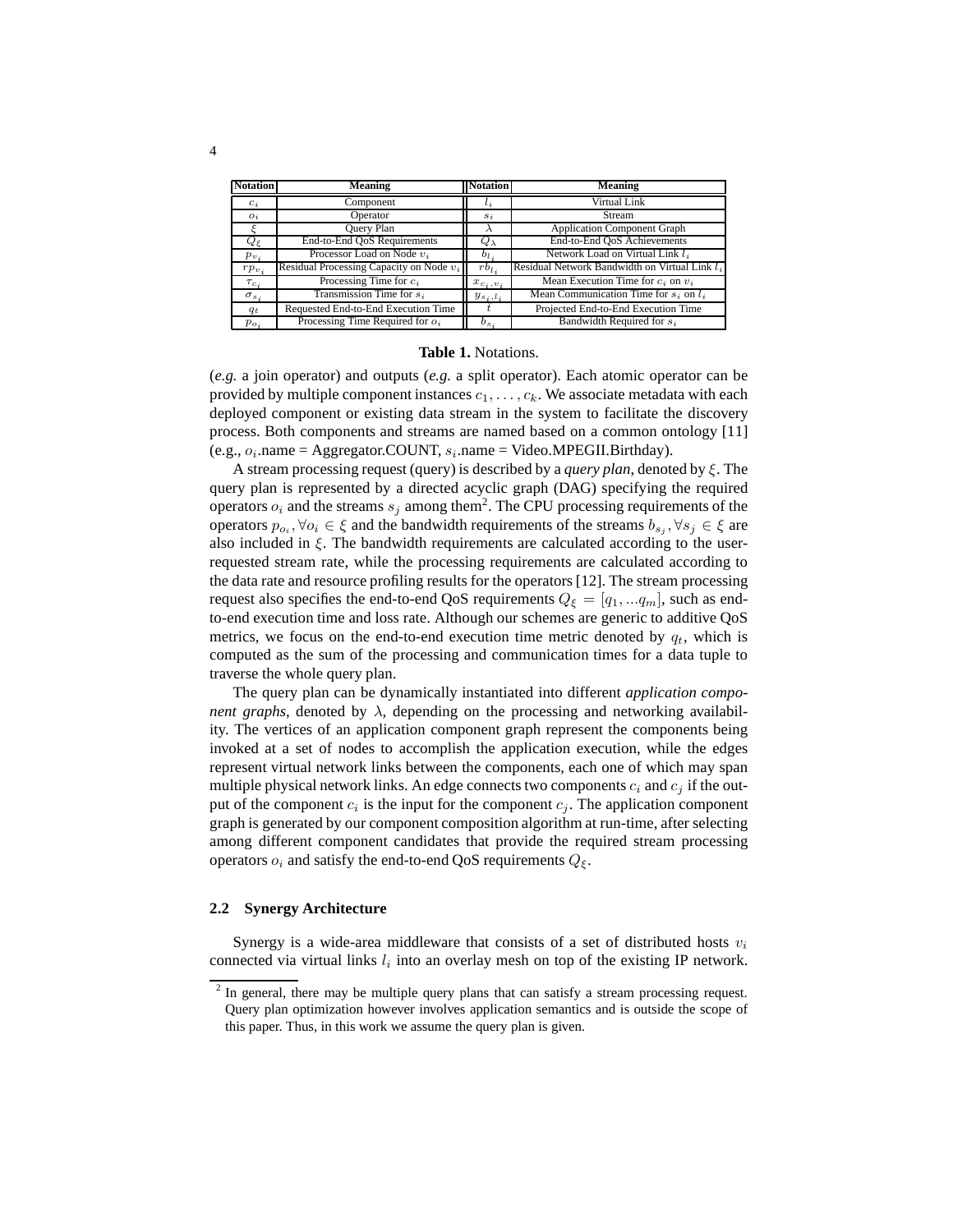



**Fig. 2.** Synergy node structure.

**Fig. 1.** Synergy system architecture.

Synergy as a distributed stream processing middleware undertakes the component composition role to enable stream and component reusability while offering QoS management. Figure 1 shows an overview of our architecture. Synergy leverages the underlying overlay network for registering and discovering available components and streams in a decentralized manner. In our current Synergy prototype we implement a keyword-based discovery service [13] on top of the Pastry distributed hash table (DHT) [14]. However, our middleware can also be integrated with other DHTs, or unstructured overlays [15], since discovery is an independent module of our system. Synergy adopts a fully distributed architecture, where any node of the middleware can compose a distributed stream processing application. After a stream processing request is submitted and a query plan is produced, Synergy is responsible for selecting existing streams that satisfy the query and candidate components that can provide the required operators.

Each Synergy node, denoted by  $v_i$ , as illustrated in Figure 2, maintains a *metadata repository* of active stream processing sessions, streams, and components (including input and output buffers). Additionally, the architecture of a Synergy node includes the following main modules: i) a *composition module* that is responsible for running the component composition algorithm and uses: ii) a *discovery module* that is responsible for locating existing data streams and components; iii) a *routing module* that routes data streams between different Synergy nodes; and iv) a *monitoring module* that is responsible for maintaining resource utilization information for  $v_i$  and the virtual links connected to  $v_i$ . In the current implementation, the monitoring module can keep track of the CPU load and network bandwidth. The current processor load  $p_{v_i}$  and the residual processing capacity  $rp_{v_i}$  on node  $v_i$  are inferred from the CPU idle time as measured from the /proc interface. The residual available bandwidth  $rb_{l_i}$  on each virtual link  $l_i$ connected to  $v_i$  is measured using a bandwidth measuring tool (e.g., [16]). We finally use  $b_{l_j}$  to denote the amount of current bandwidth consumed on  $l_j$ .

#### **2.3 Approach Overview**

We now briefly describe the basic operations of the Synergy middleware. A stream processing application request is submitted directly to a Synergy node  $v_s$ , if the client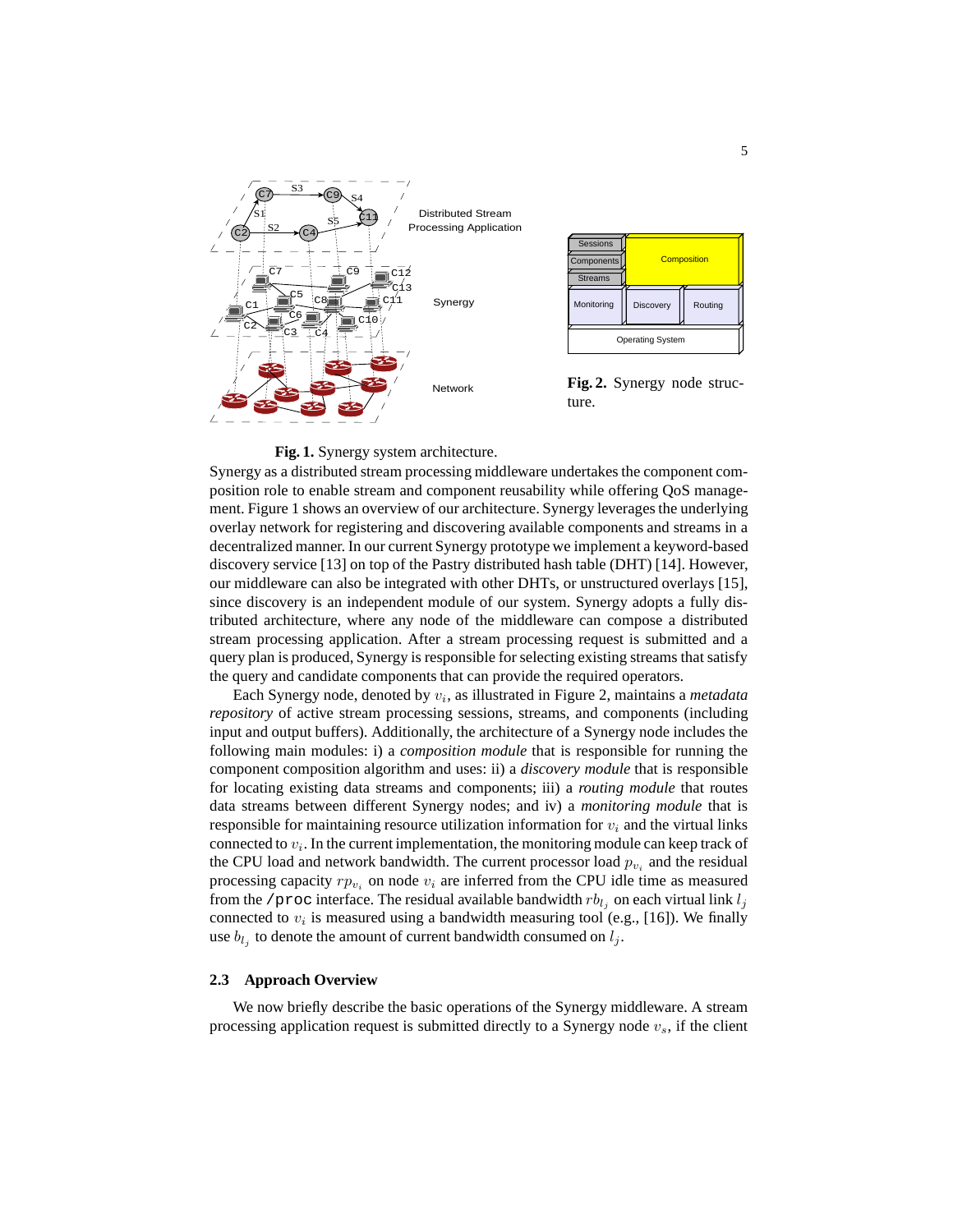is running the middleware, or redirected to a Synergy node  $v<sub>s</sub>$  that is closest to the client based on a predefined proximity metric (e.g., geographical location). Alternative policies can select  $v<sub>s</sub>$  to be the Synergy node closest to the source or the sink node(s) of the application. A query plan  $\xi$  is produced, that specifies the required operators and the order in which they need to be applied to execute the query. The processing requirements of the operators  $p_{o_i}, \forall o_i \in \xi$  and the bandwidth requirements of the streams  $b_{s_j}, \forall s_j \in \xi$  are also included in  $\xi$ . The request also specifies the end-to-end QoS requirements  $Q_{\xi} = [q_1, ... q_m]$  for the composed stream processing application. These requirements (i.e.,  $\xi$ ,  $Q_{\xi}$ ) are used by the Synergy middleware running on that node to initiate the distributed component composition protocol. This protocol produces the application component graph  $\lambda$  that identifies the particular components that shall be invoked to instantiate the new request.

To avoid redundant computations, the system first tries to discover whether any of the requested streams have been generated by previously instantiated query plans, by querying the overlay infrastructure. To maximize the sharing benefit, the system reuses the result stream(s) generated during the latest possible stages in the query plan. Thus, the system only needs to instantiate the remaining query plan



**Fig. 3.** Probing example.

for processing the reusable existing stream(s), to generate the user requested stream(s). The system then probes those candidate nodes that can provide operators needed in the query plan, to determine: i) whether they have the available resources to accommodate the new application, ii) whether the end-to-end latency is within the required QoS, and iii) whether the impact of the new application would cause QoS violations to existing applications. Figure 3 gives a very simple example of how probes can be propagated hop-by-hop to test many different component combinations. Assuming components  $c_1$ and  $c_2$  offer operator  $o_1$ , while components  $c_3$  and  $c_4$  offer operator  $o_2$ , and assuming that the components can be located at any node in the system, probes will attempt to travel from the source S to the destination D through paths  $S \rightarrow c_1 \rightarrow c_3 \rightarrow D$ ,  $S \rightarrow c_1 \rightarrow c_4 \rightarrow D$ ,  $S \rightarrow c_2 \rightarrow c_3 \rightarrow D$ , and  $S \rightarrow c_2 \rightarrow c_4 \rightarrow D$ . A probe is dropped in the middle of the path if any of the above conditions are not satisfied in any hop. Thus, the paths that create resource overloads, result to end-toend delays outside the requested QoS limits, or unacceptably increase the delays of the existing applications, are eliminated. From the successful candidate application component graphs, our composition algorithm selects the one that results in a more balanced load in the system and the new stream application is instantiated. The detailed operation of Synergy's sharing-aware component composition is described in the next section.

# **3 Design and Algorithm**

In this section, we describe the design and algorithm details of our Synergy distributed stream processing middleware, that offers sharing-aware component composi-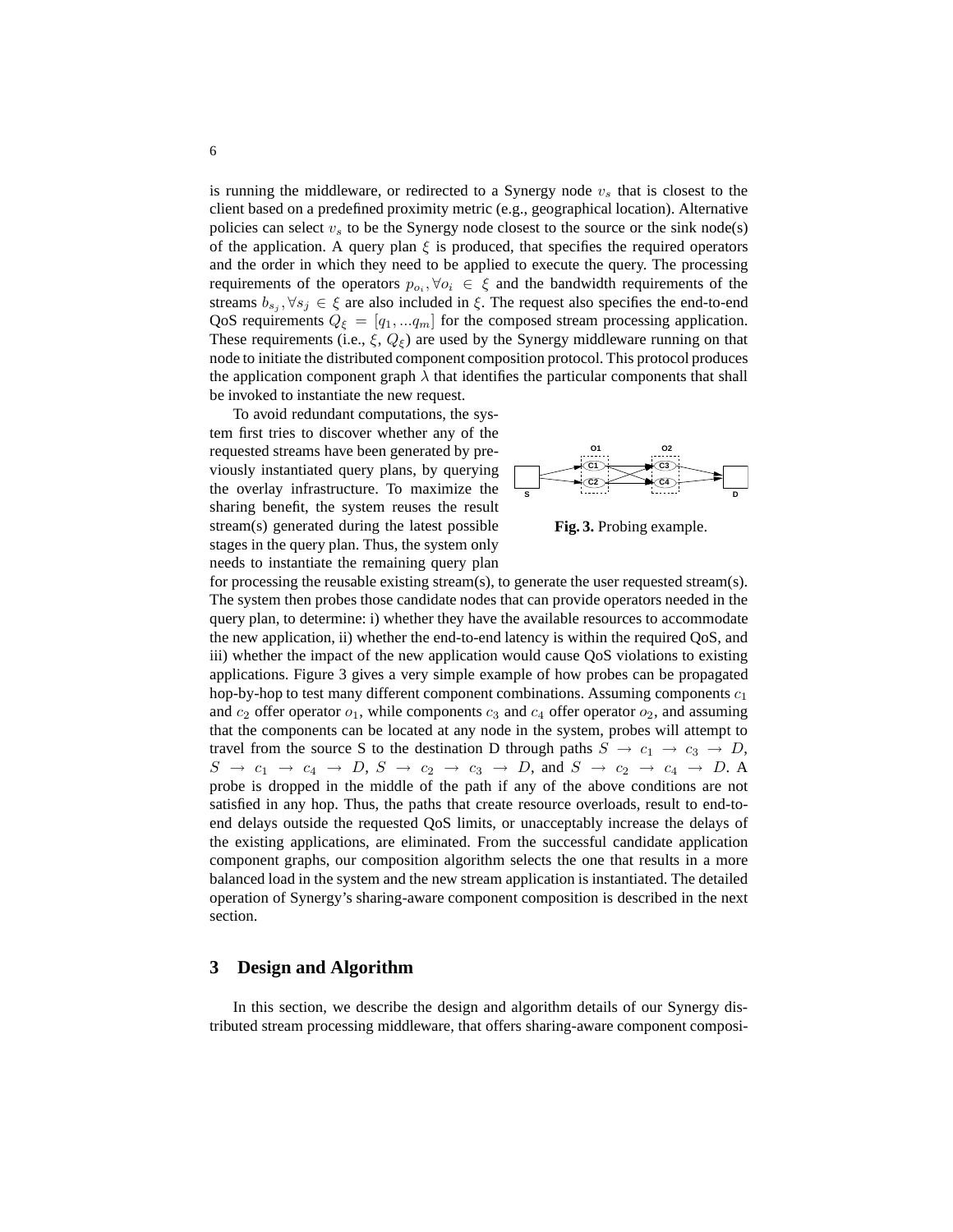

**Fig. 4.** Query plan example.

**Fig. 5.** Synergy composition example.

tion. Synergy can i) reuse existing data streams to avoid redundant computations, and ii) reuse existing components if the new stream load does not lead to QoS violations of the existing applications. We first describe the decentralized component composition protocol, followed by the detailed algorithms for stream reuse and component sharing. Synergy's fully distributed and light-weight composition protocol is executed when instantiating a new application.

#### **3.1 Synergy Composition Protocol**

Given a stream processing request, the Synergy node first gets the locally generated query plan  $\xi$  and then instantiates the application component graph based on the user's QoS requirements  $Q_{\xi}$ . Figure 4 shows an example of a query plan, while Figure 5 shows a corresponding component composition example. To achieve decentralized, light-weight component selection, Synergy employs a set of probes to concurrently discover and select the best composition. Synergy differs from previous work (e.g., [6, 13]) in that it judiciously considers the impact of stream and component sharing on both the new and existing applications. The probes carry the original request information (i.e.,  $\xi, Q_{\xi}$ , collect resource and QoS information from the distributed components, perform QoS impact projection, and select qualified compositions according to the user's QoS requirements. The best composition is then selected among all qualified ones, based on a load balancing metric. The composition protocol, a high level description of which is shown in Algorithm 1, consists of the following five main steps:

**Step 1. Probe creation.** Given a stream processing query plan  $\xi$ , the Synergy node  $v_s$  first discovers whether any existing streams can be used to satisfy the user's request. The goal is to reuse existing streams as much as possible to avoid redundant computations. For example, in Figure 4, starting from the destination,  $v_s$  will first check if the result stream (stream  $s_8$ ) is available. If not, it will look for the streams one hop away from the destination (streams  $s_6$  and  $s_7$ ), then two hops away from the destination (streams  $s_4$  and  $s_5$ ) and so on, until it can find any streams that can be reused. We denote this Breadth First Search on the query plan as identification of the *maximum sharable point(s)*. The nodes generating the reusable streams may not have enough available bandwidth for more streaming sessions or may have virtual links with unacceptable communication latencies. In that case all probes are dropped by those nodes and  $v<sub>s</sub>$ checks whether there exist components that can provide the operators requested in the query plan, as if no streams had been discovered. The details about determining the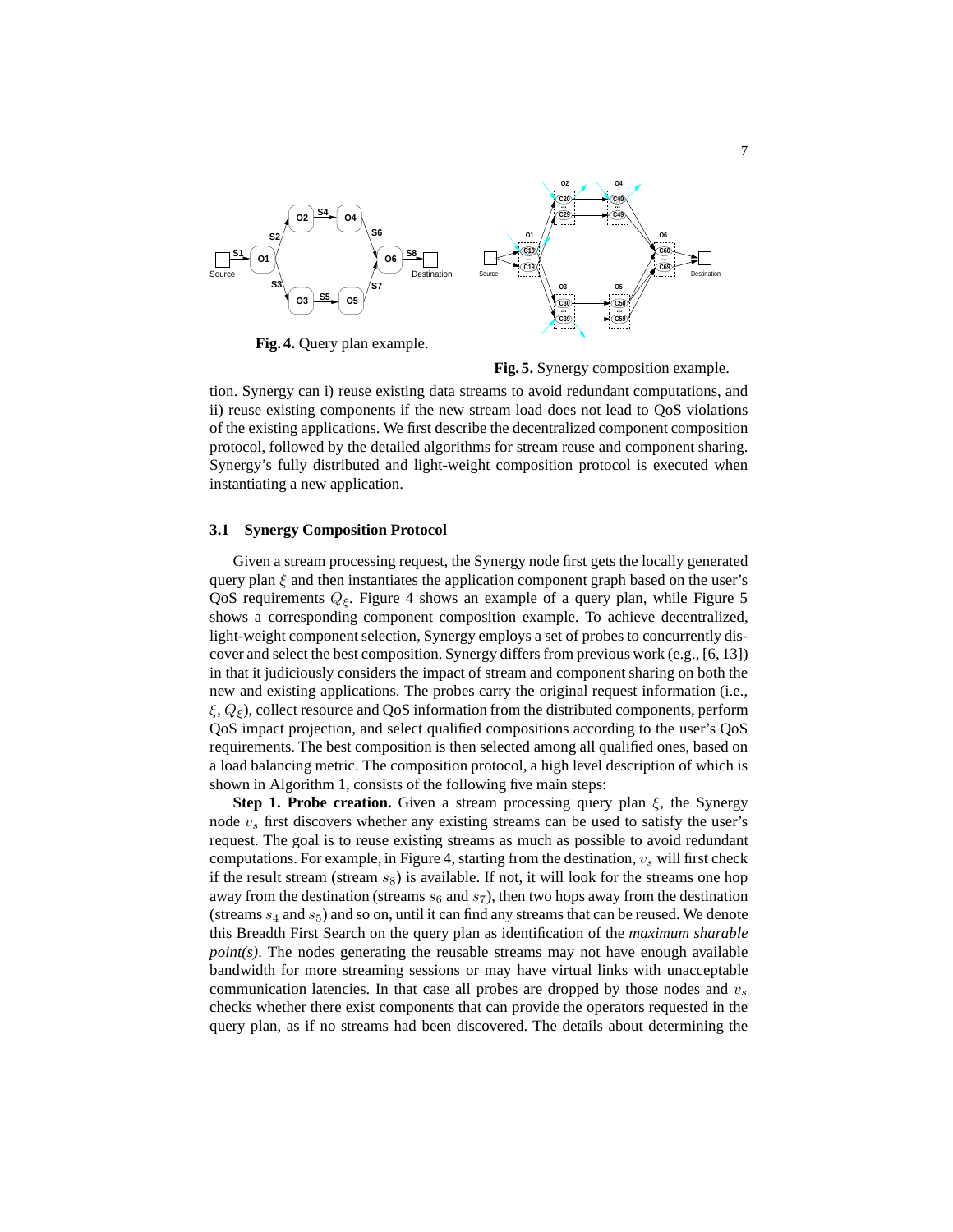#### **Algorithm 1** Synergy composition.

| <b>Input:</b> query $\langle \xi, Q_{\xi}, \rangle$ , node $v_s$                                          |
|-----------------------------------------------------------------------------------------------------------|
| <b>Output:</b> application component graph $\lambda$                                                      |
| $v_s$ identifies <i>maximum sharable point(s)</i> in $\xi$                                                |
| $v_s$ spawns initial probes                                                                               |
| for each $v_i$ in path                                                                                    |
| checks available resources AND checks QoS so far in $Q_{\epsilon}$ AND checks <i>projected QoS impact</i> |
| <b>if</b> probed composition qualifies                                                                    |
| performs transient resource allocation at $v_i$                                                           |
| discovers next-hop candidate components from $\xi$                                                        |
| spawns probes for selected components                                                                     |
| else                                                                                                      |
| drops the received probe                                                                                  |
| $v_s$ selects the most load-balanced component composition $\lambda$                                      |
| $vs$ establishes the stream processing session                                                            |
|                                                                                                           |

maximum sharable points and about discovering sharable streams and components are described in Section 3.2. Next, the Synergy node  $v<sub>s</sub>$  initiates a distributed probing process to collect resource and QoS states from those candidate components that provide the maximum sharable points. The goal of the probing process is to select qualified candidate components that can best satisfy  $\xi$  and  $Q_{\xi}$  and result in the most balanced load in the system. The initial probing message carries the request information ( $\xi$  and  $Q_{\xi}$ ) and a probing ratio, that limits the probing overhead by specifying the maximum percentage of candidate components that can be probed for each required operator. The probing ratio can be statically defined, or dynamically decided by the system, based on the operator, the components' availability, the user's QoS requirements, current conditions, or historical measurement data [6]. The initial probing message is sent to the nodes hosting components offering the maximum sharable points. We do not probe the nodes that are generating streams before the maximum sharable points, since the overhead would be disproportional to the probability that they can offer a better component graph than the one starting after the maximum sharable points.

**Step 2. Probe processing.** When a Synergy node  $v_i$  receives a probing message called probe  $P_i$ , it processes the probe based on its local state and on the information carried by  $P_i$ . A probe has to satisfy three conditions to qualify for further propagation: i) First,  $v_i$  calculates whether the requested processing and bandwidth requirements  $p_o$ . and  $b_{s_j}$  can be satisfied by the available residual processing capacity and bandwidth  $rp_{v_i}$  and  $rb_{l_i}$ , of the node hosting the component and of the virtual link the probe came from respectively. Thus, both  $rp_{v_i} \geq p_{o_i}$  and  $rb_{l_j} \geq b_{s_j}$  have to hold<sup>3</sup>. ii) Second,  $v_i$  calculates whether the QoS values of the part of the component graph that has been probed so far already violate the required QoS values specified in  $Q_{\xi}$ . For the end-to-end execution time QoS metric  $q_t$  this is done as follows: The sum of the components' processing and transmission times so far has to be less than  $q_t$ . The time

 $3$  In the general case, where other node resources such as memory or disk space are to be taken into account in addition to the processing capacity, congruent equations have to hold for them as well.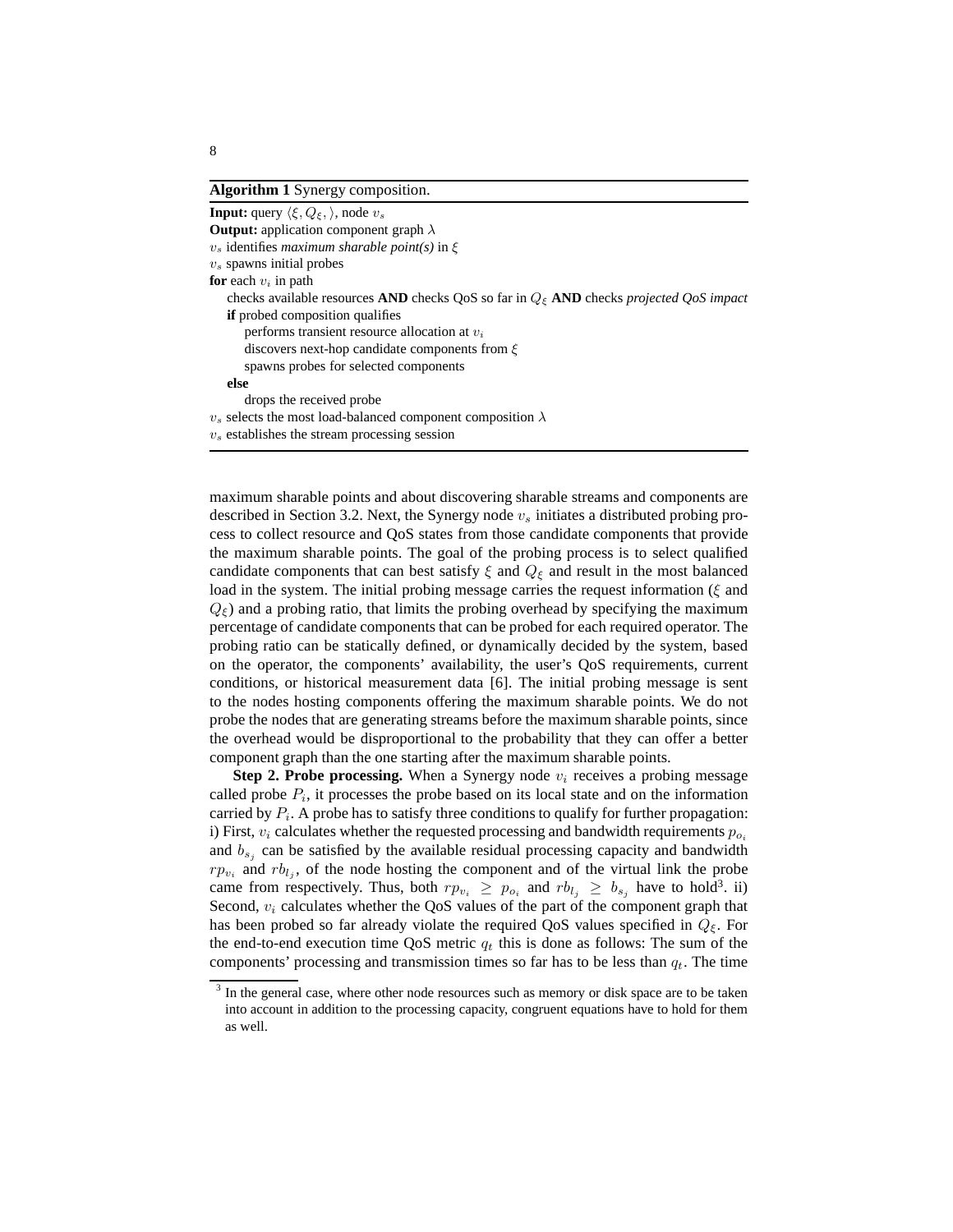that was needed for the probe to travel so far gives an estimate of the transmission times, while the processing times are estimated in advance from profiling  $[12]$ . iii) Third,  $v_i$ calculates the QoS impact on the existing stream processing sessions by admitting this new request. In particular, the expected execution delay increase due to the additional stream volume introduced by the new request is calculated. The details about the QoS impact projection are described in Section 3.3. Similarly, the impact of the existing stream processing sessions on the QoS of the new one is calculated. Both the new and the existing sessions have to remain within their QoS requirements.

If any of the above three conditions cannot be met, the probe is dropped immediately to reduce the probing overhead. Otherwise, the node performs *transient* resource allocation to avoid conflicting resource admissions (overallocations) caused by concurrent probes for different requests. The transient resource allocation is cancelled after a timeout period if the node does not receive a confirmation message to setup the stream processing application session.

**Step 3. Hop-by-hop probe propagation.** If the probe  $P_i$  has not been dropped,  $v_i$  propagates it further.  $v_i$  derives the next-hop operators from the query plan and acquires the locations of all available candidate components for each next-hop operator using the overlay infrastructure. Then  $v_i$  selects a number of candidate components to probe, based on the probing ratio. If more candidates than the number specified by the probing ratio are available, random ones are selected, or –if a latency monitoring service [17] is available– the ones with the smallest communication latency are selected. If no candidate components for the next operator are found, a new component has to be deployed. We choose to *collocate* this new component with the current one, deploying it in the same node, if processing resources are available, as this approach minimizes the communication delay between the two components. Other approaches for choosing an appropriate location with regards to future needs can also be employed [8, 18]. Since the probe processing checks will take place for the new component as well, possible resource or QoS violations can be detected. While the resource allocation is transient, the component deployment is permanent. If the particular application session is not established through this path, the newly deployed component might serve other stream processing sessions.

After the candidate components have been selected,  $v_i$  *spawns* new probes from  $P_i$ for all selected next-hop candidates. Each new probe in addition to  $\xi$  (including  $p_{o_i}$  and  $(b_{s_j})$ ,  $Q_{\xi}$ , and the probing ratio, carries the up-to-date resource state of  $v_i$ , namely  $rp_{v_i}$ and  $rb_{l_j}$ , and of all the nodes the previous probes have visited so far. Finally,  $v_i$  sends all new probes to the nodes hosting the selected next-hop components.

**Step 4. Composition selection.** After reaching the destination specified in  $\xi$ , all successful probes belonging to a composition request return to the original Synergy node  $v<sub>s</sub>$ that initiated the probing protocol. After selecting all qualified candidate components,  $v<sub>s</sub>$  first generates complete candidate component graphs from the probed paths. Since the query plan is a DAG,  $v_s$  can derive complete component graphs by merging the probed paths. For example, in Figure 5, a probe can traverse  $c_{10} \rightarrow c_{20} \rightarrow c_{40} \rightarrow c_{60}$ or  $c_{10} \rightarrow c_{30} \rightarrow c_{50} \rightarrow c_{60}$ . Thus,  $v_s$  merges these two paths into a complete component graph. Second,  $v_s$  calculates the requested and residual resources for the candidate component graphs based on the precise states collected by the probes. Third,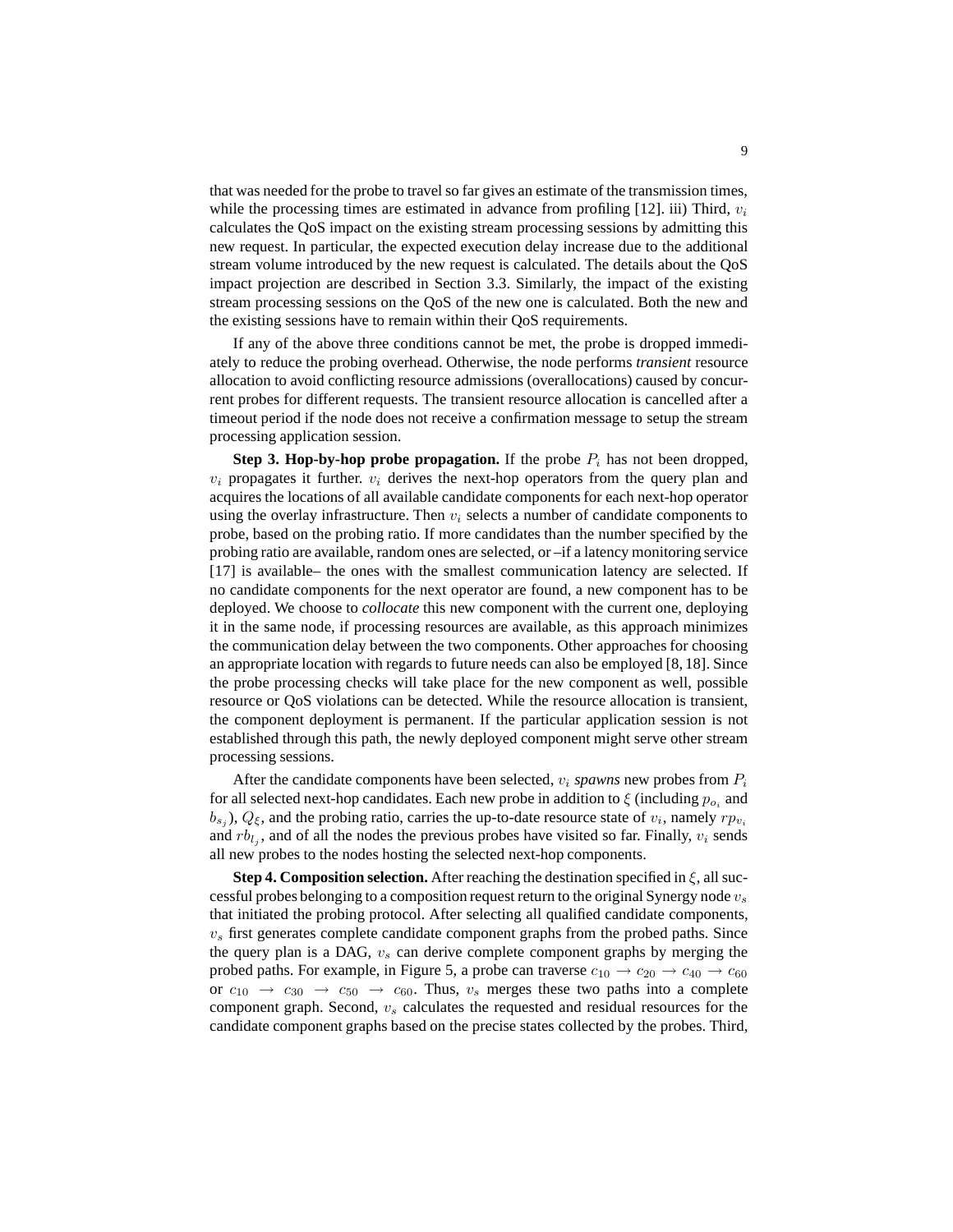$v<sub>s</sub>$  selects qualified compositions according to the user's operator, resource, and QoS requirements. Let  $V_{\lambda}$  be the set of nodes that is being used to instantiate  $\lambda$ . We use  $c_i.o$ to represent the operator provided by the component  $c_i$ . The selection conditions are as follows:

$$
operator constraints: c_i.o = o_i, \forall o_i \in \xi, \exists c_i \in \lambda \tag{1}
$$

$$
QoS\ constraints: q_r^{\lambda} \le q_r^{\xi}, 1 \le r \le m \tag{2}
$$

*processing capacity constraints*: 
$$
rp_{v_i} \geq 0, \forall v_i \in V_\lambda
$$
 (3)

bandwidth constraints :  $rb_{l_j} \geq 0$ ,  $\forall l_j \in \lambda$  (4)

Among all the qualified compositions that satisfy the application QoS requirements,  $v_s$  selects the best one according to the following load balancing metric  $\phi(\lambda)$ . The qualified composition with the smallest  $\phi(\lambda)$  value is the selected composition.

$$
\phi(\lambda) = \sum_{v_i \in V_{\lambda}, o_i \in \xi} \frac{p_{o_i}}{rp_{v_i} + p_{o_i}} + \sum_{l_j \in \lambda, s_j \in \xi} \frac{b_{s_j}}{rb_{l_j} + b_{s_j}}
$$
(5)

**Step 5. Application session setup.** Finally, the Synergy node  $v_s$  establishes the stream processing application session by sending confirmation messages along the selected application component graph. If no qualified composition can be found (*i.e.*, all probes were dropped, including the ones without stream reuse), the system node returns a failure message. If all probes were dropped, apparently the existing components are too overloaded to accommodate the requested application with the specified QoS requirements, or nodes in the probing path are too overloaded to host components that need to be deployed. New components can then be instantiated in strategically chosen places in the network [8, 18].

The goal of the described protocol is to discover and select existing streams and components to share in order to accommodate a new application request, assuming components are already deployed on nodes. This is orthogonal to the policies that might be in place regarding new component deployment, which is outside the scope of this paper. Furthermore, Synergy is adaptable middleware, taking into account the current status of the dynamic system at the moment the application request arrives. Therefore, it does not compare to optimal solutions calculated offline that apply to static environments.

#### **3.2 Maximum Stream Sharing**

Synergy utilizes a peer-to-peer overlay of the nodes in the system for registering and discovering the available components and streams in a decentralized manner. As was mentioned in Section 2.2, the current Synergy implementation is built over Pastry [14]. We follow a simple approach to enable the storage and retrieval of the static metadata of components and streams in the DHT, which include the location (node) hosting the component or stream. As was described in Section 2.1, each component and stream is given a name, based on a common ontology [11]. This name is converted to a key, by applying a secure hash function (SHA-1) on it, whenever a component or stream needs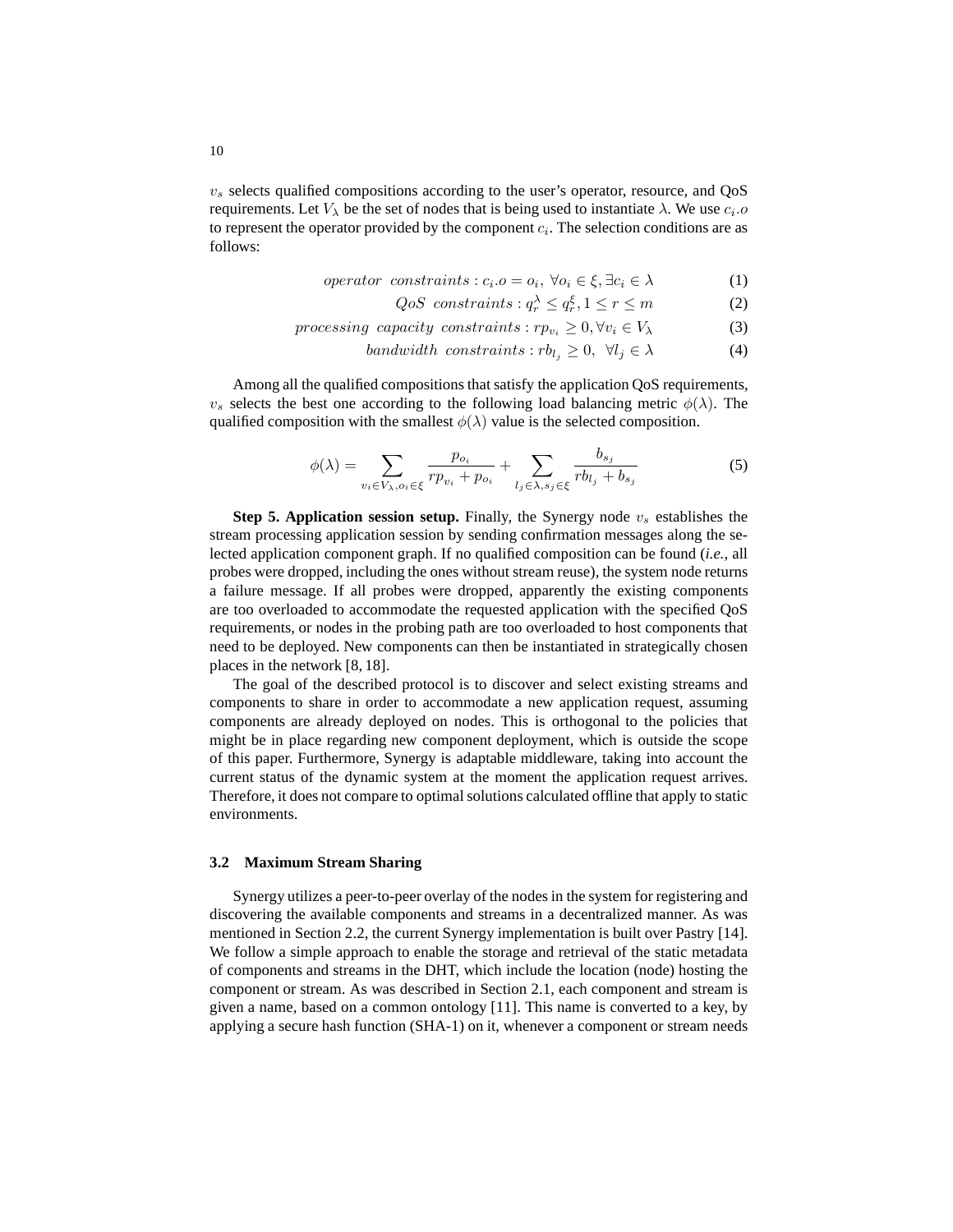to be registered or discovered. On the DHT this key is used to map the metadata to a specific node, with the metadata of duplicated components or streams being stored in the same node. Configuration changes caused by node arrivals and departures are handled gracefully by the DHT. Whenever components are instantiated or deleted, or streams are generated by new application sessions, or removed because they are not used by any sessions anymore, the nodes hosting them register or unregister their metadata with the DHT.

The stream processing query plan  $\xi$  specifies the operators  $o_i$  and streams  $s_i$  needed for the application execution. Using a *Maximum Sharing Discovery algorithm*, the Synergy node in which the query plan was submitted utilizes the peer-to-peer overlay for discovering existing streams and components. Since different users can submit queries that have the same or partially the same query plans, we want to reuse existing streams as much as possible to avoid redundant computations. The goal of the Maximum Sharing Discovery algorithm is to identify the *maximum sharable point(s)* in ξ. This is the operator(s) closest to the destination (in terms of hops in ξ), whose output streams currently exist in the system and can (at least partially) satisfy the user's requirements. An extreme case is that the final stream or streams already exist in the system, which can then be returned to the user directly without any further computation, as long as the residual bandwidth and communication latencies permit so. For example in Figure 4 if  $s_8$  is already available in the system, it can be reused to satisfy the new query, incurring only extra communication but no extra processing overhead. In that case, the maximum sharable point in  $\xi$  is  $o_6$  and Synergy will prefer to use no components if possible. If the final stream or streams are not available, the system node *backtracks* hop-by-hop the query plan to find whether preceding intermediate result streams exist. For example, in Figure 4, if result streams  $s_8$  and  $s_7$  are not found, but  $s_6$  and  $s_5$  are already available in the system, they may be reused to satisfy part of the query plan. By reusing those existing streams, the Synergy node will prefer to compose a partial component graph covering the operators after the reused streams, if the resource and QoS constraints permit so. In that case, the maximum sharable points in  $\xi$  are  $o_3$  and  $o_4$  and only components offering operators  $o_5$  and  $o_6$  will be needed. To discover existing streams and existing components that might be needed, the peer-topeer overlay is utilized as was described.

## **3.3 QoS-Aware Component Sharing**

To determine whether an existing candidate component can be reused to satisfy a new request, we estimate the impact of the component reuse to the latencies of the existing applications. An existing component can be reused if the additional workload brought by the new application will not violate the QoS requirements of the existing stream processing applications (and similarly the load of the already running applications will not violate the QoS requirements of the new application). To calculate the impact of admitting a new stream processing application to the QoS of the existing ones (and also the impact of the running applications to the potential execution of the one to be admitted), a Synergy node that processes a probe utilizes a *QoS Impact Projection algorithm*. This algorithm runs in all nodes with candidate components through which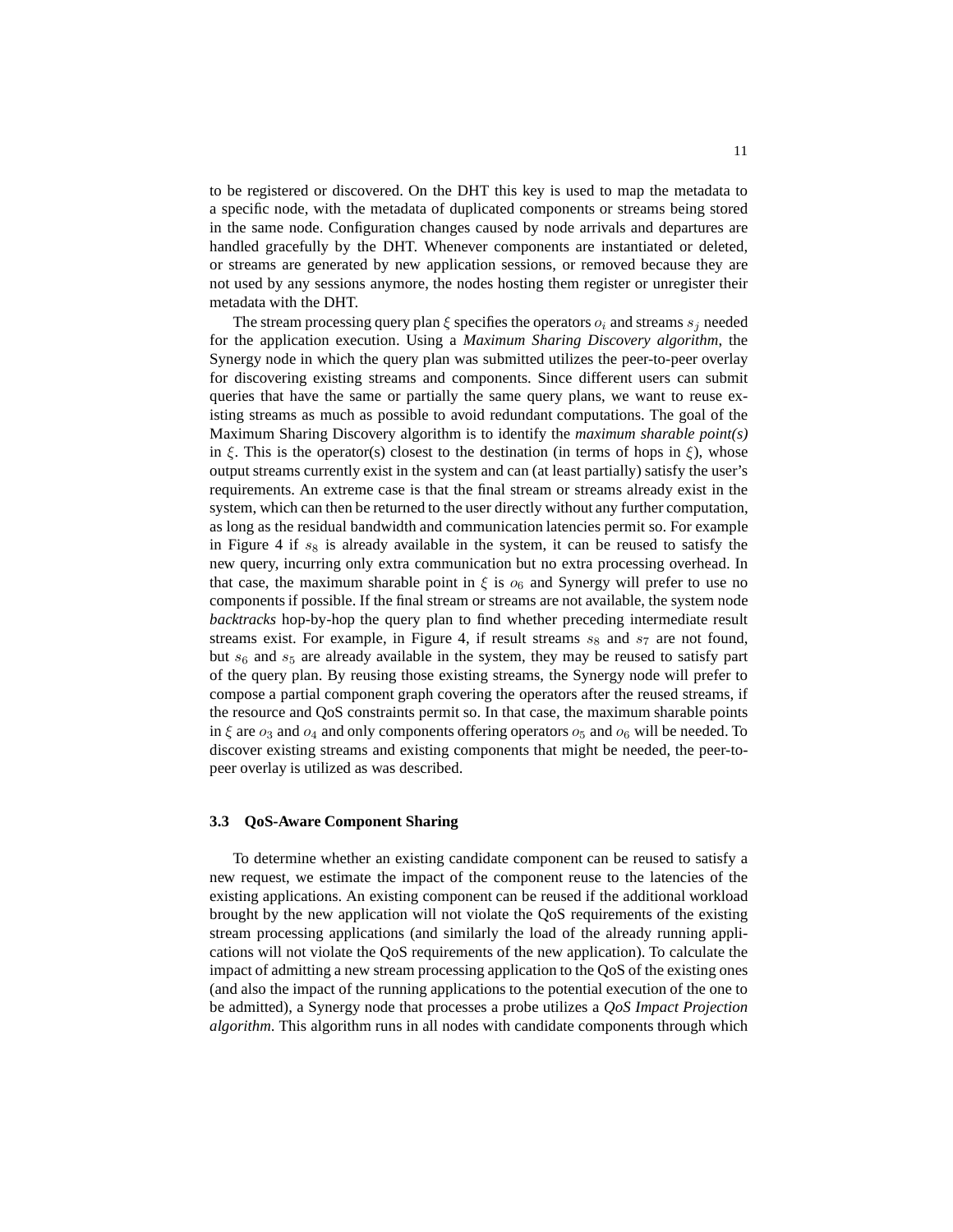the probes are propagated. The QoS Impact Projection is performed for all the applications that use components on those nodes. If the projected QoS penalty will cause the new or the existing applications to violate their QoS constraints, these components are not further considered and are thus removed from the candidate set. For example, in Figure 5, candidate components  $c_{10}$  and  $c_{40}$  are used by existing applications and with the new stream workload QoS violations are projected. Thus,  $c_{10}$  and  $c_{40}$  are not considered as candidate components for the operators  $o_1$  and  $o_4$  respectively. On the contrary, even though  $c_{20}$  and  $c_{39}$  are used by existing applications, they are still considered as candidate components for the operators  $o_2$  and  $o_3$  respectively, because no QoS violation is projected for them.

The QoS Impact Projection algorithm to estimate the effect of component reuse works as follows: For each component  $c_i$ , the node estimates its execution time. This includes the processing time  $\tau_{c_i}$  of the component  $c_i$  to execute locally on the node and the queueing time in the scheduler's queue as it waits for other components to complete. The queueing time is defined as the difference between the arrival time of the component invocation and the time the component actually starts executing. We can then determine the mean execution time  $x_{c_i, v_i}$  for each component  $c_i$  on the node  $v_i$ . We assume a simple application behavior approximated by an M/M/1 queueing model for the execution time. Our experimental results show that this simplified model can provide good projection performance. If  $p_{v_i}$  represents the load on the node hosting component  $c_i$ , the mean execution time for component  $c_i$  on node  $v_i$  is given by:

$$
x_{c_i, v_i} = \frac{\tau_{c_i}}{1 - p_{v_i}}\tag{6}
$$

The mean communication time  $y_{s_i,l_i}$  on the virtual link  $l_i$  for the stream  $s_i$  transmitted from component  $c_i$  to its downstream component  $c_j$  is estimated similarly: It includes the transmission time  $\sigma_{s_i}$  for the stream  $s_i$ , and also the queueing delay on the virtual link. If  $b_{l_i}$  represents the load (consumed bandwidth) on virtual link  $l_i$ connecting component  $c_i$ , the mean communication time  $y_{s_i,l_i}$  to transmit stream  $s_i$ through the virtual link  $l_i$  is then given by:

$$
y_{s_i,l_i} = \frac{\sigma_{s_i}}{1 - b_{l_i}}\tag{7}
$$

Given the processing times  $\tau_{c_i}$  and the transmission times  $\sigma_{s_i}$  required respectively for the execution of the components  $c_i$  and the data transfer of the streams  $s_i$  of an application, as well as the current respective loads  $p_{v_i}$  and  $b_{l_i}$ , a Synergy node can compute the projected end-to-end execution time for the entire application as:

$$
\hat{t} = max_{path} \sum_{v_i \in V_{\lambda}, l_i \in \lambda} \left( \frac{\tau_{c_i}}{1 - p_{v_i}} + \frac{\sigma_{s_i}}{1 - b_{l_i}} \right)
$$
(8)

where the  $max_{path}$  is used in the cases where the application is represented by a graph with more than one paths, in which case the projected execution time of the entire application is the maximum path latency. The processing  $\tau_{c_i}$  and transmission  $\sigma_{s_i}$  times are however easily extracted from the  $p_{o_i}$  and  $b_{s_i}$  values which are included for the corresponding operators  $o_i$  and streams  $s_i$  in the query plan  $\xi$  and have been calculated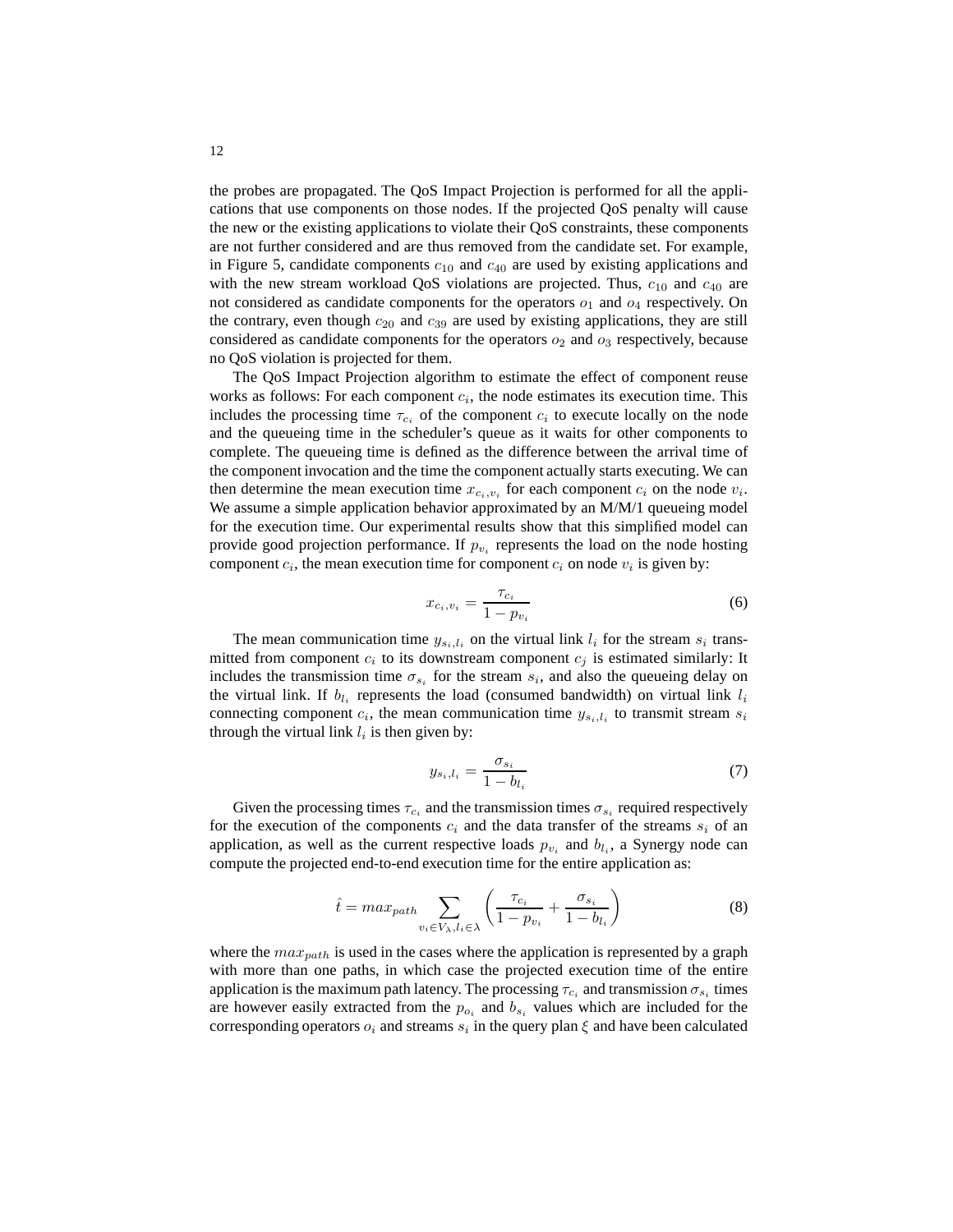by combining the user requests with profiling [12]. The current loads  $p_{v_i}$  and  $b_{l_i}$  are known locally at the individual nodes. These values are used to estimate the local impact  $\delta$  of the component reuse on the existing applications as follows:

Let  $\frac{\tau_{c_i}}{1-p_{v_i}}$  denote the mean execution time required for invoking component  $c_i$  on the node  $v_i$  by the application. After sharing the component with the new application, the projected execution time would become:  $\frac{\tau_{c_i}}{1-(p_{v_i}+\tau_{c_i})}$ , where  $(p_{v_i}+\tau_{c_i})$  represents the new processing load on the node after reusing the component. We can then compute the impact  $\delta$  in the projected execution time for the entire application, as the difference of the projected end-to-end execution time after the reuse,  $\hat{t}'$ , from the one before the reuse,  $\hat{t}$ :

$$
\delta = \hat{t}' - \hat{t} = \frac{\tau_{c_i}}{1 - (p_{v_i} + \tau_{c_i})} - \frac{\tau_{c_i}}{1 - p_{v_i}} \tag{9}
$$

The projected impact  $\delta$  is acceptable if  $\delta + \hat{t} \leq q_t$ , in other words if the new projected execution time is acceptable. In the above inequality,  $q_t$  is the requested end-to-end execution time QoS metric that was specified by the user in  $Q_{\xi}$ . Similarly to  $\xi$ , it is cached for every application on each node that is part of the application.  $\hat{t}$  is the current end-to-end execution time for the entire application.  $\hat{t}$  is measured by the receiver of a stream processing session and communicated to all nodes participating in it using a feedback loop [15]. This enables the processing to adapt to significant changes in the resource utilization, such as finished applications or execution of new components. For an application that is still in the admission process,  $t_i$  is approximated by the sum of the processing and transmission times up to this node, as carried by the application's probe.

Equation 9 summarizes the QoS Impact Projection algorithm. A Synergy node has locally available all the required information to compute the impact  $\delta$  for all applications it is currently participating in. This information is available by maintaining local load information, monitoring the local processor utilization, and caching  $\xi$  and  $Q_{\xi}$  for all applications it is running, along with their current end-to-end execution times. It uses the projected application execution time to estimate the effect of the component reuse on the existing applications, by considering the effects of increased processor load on the time required to invoke the components.

This projection is performed for all applications currently invoking a component to be reused, for all applications invoking other components located on the node, and also for the application that is to be admitted. If the projected impact is acceptable for all applications, the component can be reused. Otherwise, and if there are no other local components that can be reused, the probe is dropped.

# **4 Experimental Evaluation**

We now present the experimental evaluation of Synergy, both through our prototype implementation over the PlanetLab [10] wide-area network testbed, and through simulations. The prototype provided a realistic evaluation. We used simulations in addition to the prototype, to be able to test larger network sizes.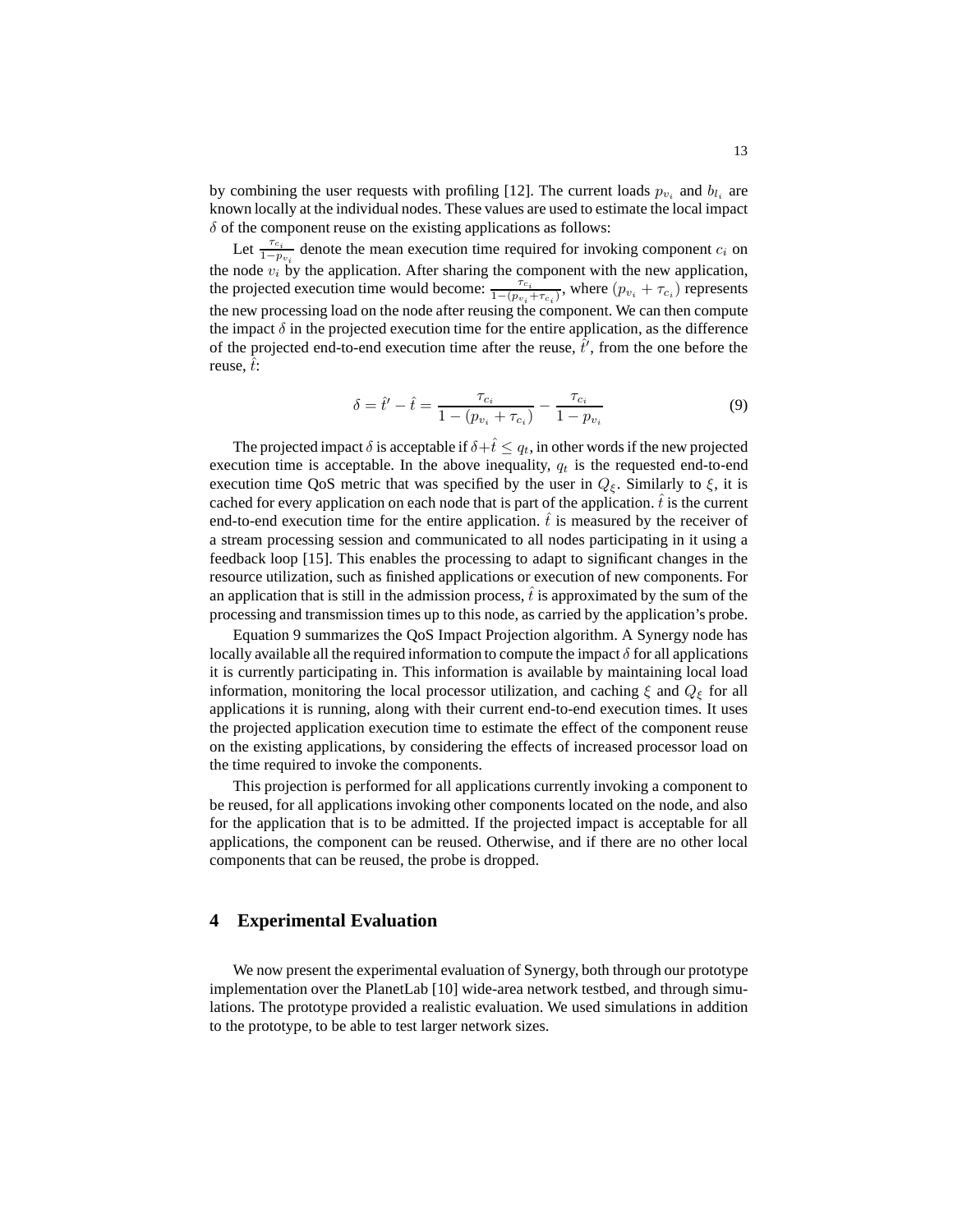

**Fig. 6.** Average application end-to-end delay. **Fig. 7.** Successful application requests.

## **4.1 Prototype over PlanetLab**

**Methodology.** Our Synergy prototype was implemented as a multi-threaded system of about 18000 lines of Java code, running on each of 88 physical nodes of PlanetLab. The implementation was based on the SpiderNet service composition framework [13]. Uniformly across the nodes were instantiated 100 components, with a replication degree of 5. We used a probing ratio of 10%. Application requests asked for 2 to 4 components chosen randomly and for the corresponding streams between the components. We generated approximately 9 requests per second throughout the system. We generated queries using a Zipf distribution with  $\alpha = 1.6$ , expecting stream processing applications to follow trends similar to media streaming and web content provision applications [19]. We also experimented with different request distributions in the simulations.

We compared *Synergy* against two different composition algorithms: A *Random* algorithm that blindly selected one of the candidates for each application component. A *Composition* algorithm (such as [13]), that discarded those component candidates whose hosting nodes would not have the required processing power or communication bandwidth to support the request with the specified QoS and among the remaining candidates it chose the ones that resulted in the minimum end-to-end delay.

**Results and Analysis.** In this set of experiments we investigated Synergy's performance and overhead in a real setting.

*Average Application End-to-End Delay.* Figure 6 shows the average application endto-end delay achieved by the three composition approaches for each transmitted data tuple. Synergy offers a 45% improvement over Random and a 25% improvement over Composition. The average end-to-end delay is in the acceptable range of less than a second. Reusing existing streams offers Synergy an advantage, since for some of the requests (fully or partially) only transmission and no processing time is required.

*Successful Application Requests.* An important metric of the efficiency of a component composition algorithm is the number of requests it manages to accommodate and meet their QoS demands, shown in Figure 7. Synergy successfully accommodates 27% more applications than Composition and 37% more than Random. Random does not take the QoS requirements into account, thus misassigns a lot of requests. While Composition takes operator, resource, and QoS requirements into account, it does not employ QoS impact projection to prevent QoS violations on currently running applications. This results to applications that fail to meet their QoS demands during their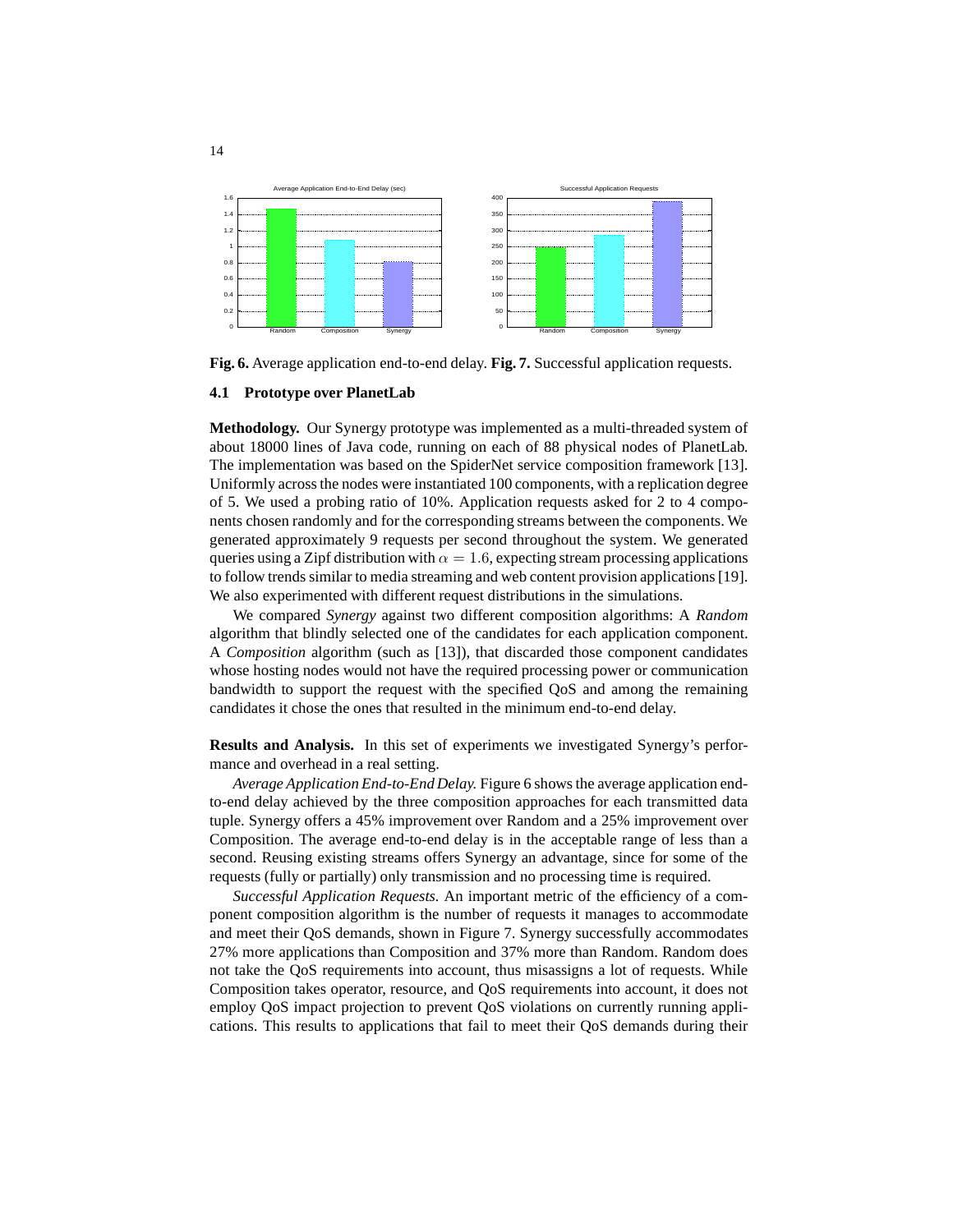

| <b>Setup Time (ms) Random Composition Synergy</b> |      |      |      |
|---------------------------------------------------|------|------|------|
| <b>Discovery</b>                                  | 240  | 188  | 243  |
| Probing                                           | 4509 | 4810 | 3141 |
| <b>Total</b>                                      | 4749 | 4998 | 3384 |

**Fig. 9.** Breakdown of average setup time.

**Fig. 8.** Protocol overhead.

execution, due to dynamic arrivals of new requests in the system. Synergy's composition algorithm manages to increase the capacity of the system and also limit the QoS violations.

*Protocol Overhead.* We show the overhead of the composition protocols which is attributed to the probe messages in Figure 8. To discover components and streams we use the DHT-based routing scheme of Pastry, which keeps the number of discovery messages low, while the number of messages needed to probe alternative component graphs quantifies our protocol's overhead. Synergy's sharing-aware component composition manages to reduce the number of probes: By being able to discover and reuse existing streams to satisfy parts or the entire query plan, it keeps the number of candidate components that need to be probed smaller. Also important is that the overhead grows linearly to the number of nodes in the system, which allows the protocol to scale to larger numbers of nodes. The probing ratio is another knob that can be used to tune the protocol overhead further [6]. While Random's overhead could also be tuned to allow less candidates to be visited, its per hop selections would still be QoS-blind.

*Average Setup Time.* Table 9 shows the breakdown of the average time needed for an application setup, for the three composition algorithms. The setup time is divided in time spent to discover components and streams and time spent to probe candidate components. As is shown, the discovery of streams and components is only a small part of the time needed to set up a stream processing session. The major part of the time is spent in transmitting probes to candidate components and running the composition algorithm in them. Sharing streams allows Synergy to save time from component probing, which effectively results to 32% faster setup time than Composition. The total setup time is only a few seconds. Having to discover less components balances out the cost of having to discover streams. Discovering a stream, especially if it is the final output of the query plan, can render multiple component discoveries unnecessary.

## **4.2 Simulations**

**Methodology.** To further evaluate the performance of Synergy's sharing-aware composition algorithm we implemented a distributed stream processing simulator in about 7500 lines of C++ code. The network topology fed to the simulator was a transit-stub topology of 1500 routers, generated by the GT-ITM internetwork topology generator [20]. We simulated a large overlay network of 500 nodes chosen randomly from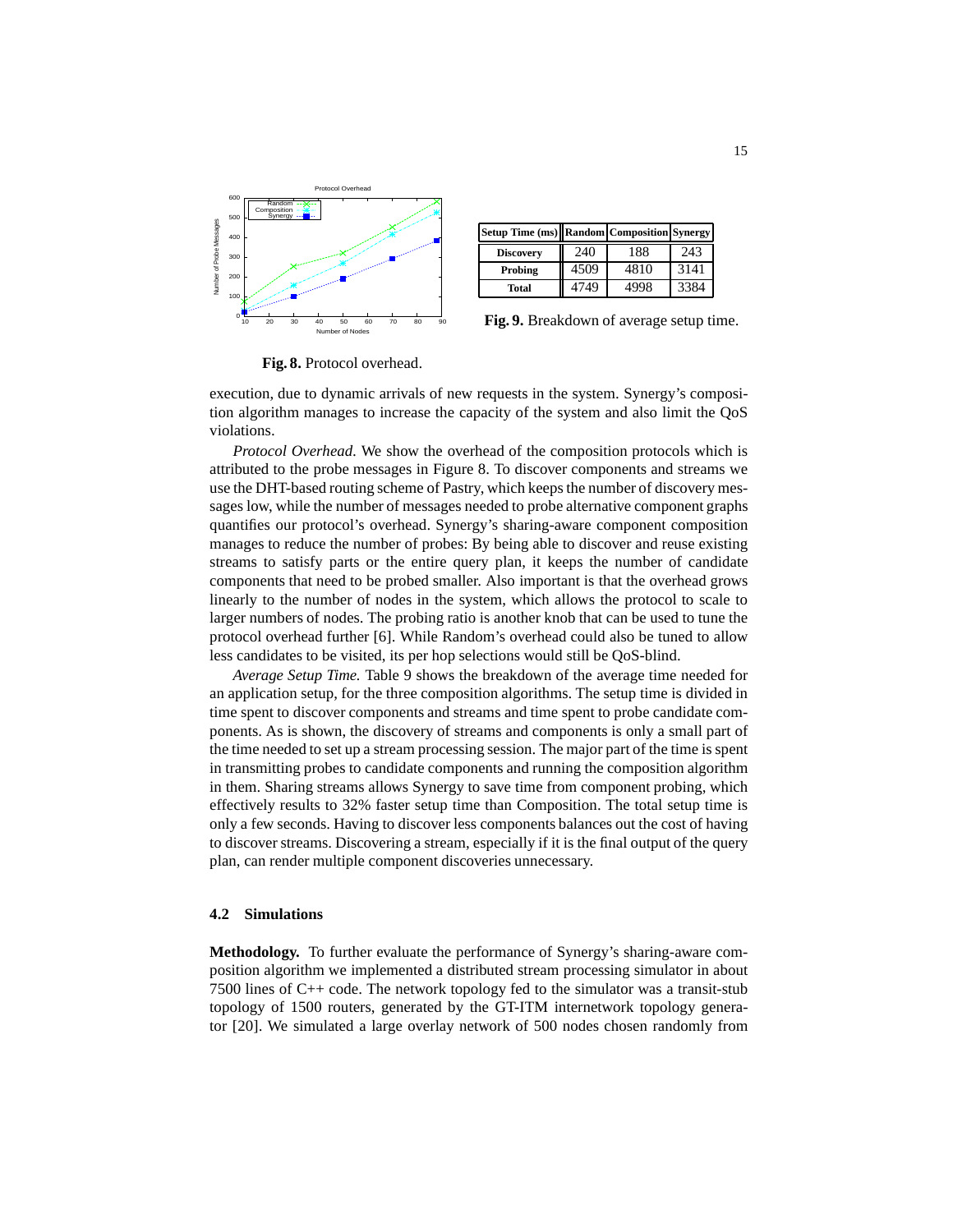

**Fig. 10.** Scalability.



the underlying topology. Nodes and links were assigned processing and communication capacities from discrete classes, to simulate a heterogeneous system.

A total of 1000 components were distributed uniformly across the nodes of the system, with a uniform replication degree of 5. In other words, 200 unique components and 800 component replicas were instantiated at the nodes. Application requests consisted of requests for 2 to 10 components chosen randomly and of streams of random rates transmitted between the components. For each application we set its QoS requirement 30% higher than its projected execution time. We made experiments to investigate both the performance of Synergy's composition algorithm and its sensitivity to the parameters mentioned above.

We compared *Synergy* not only against *Random* and *Composition*, but also against a *Greedy* algorithm that at each composition step selected the candidate component that resulted in the minimum delay between the two components. Note, that this does not necessarily result in the minimum end-to-end delay for the entire application. To implement this algorithm in a distributed prototype some latency monitoring service such as [17] would be needed. We included it in the simulations though, as a popular centralized approach that provides results with low overhead.

Other than the average application end-to-end delay, which includes processing, transmission, and queueing delays, our main metric for the algorithms' comparison was the success rate, defined as the percentage of application requests that get admitted and complete within their requested QoS limits. This effectively captures the success of a composition algorithm to provide the requested operators, resources, and QoS.

**Results and Analysis.** In this set of experiments we investigated the performance of Synergy's sharing-aware component composition algorithm for increasing loads.

*Scalability.* Figure 10 shows the average end-to-end delay of all the applications that are admitted in the system for increasing application load. Synergy consistently achieves the minimum average end-to-end delay. Furthermore, it manages to maintain the average end-to-end delay low, by not admitting more applications than those that can be supported by the system. This is not the case with Random, Greedy, or the Composition algorithm which do not employ QoS impact projection. As the number of deployed and requested applications increases, the probability that existing streams can be shared among applications increases as well. This gives Synergy an additional advantage, which explains the slight decline of the average end-to-end delay for large numbers of application requests.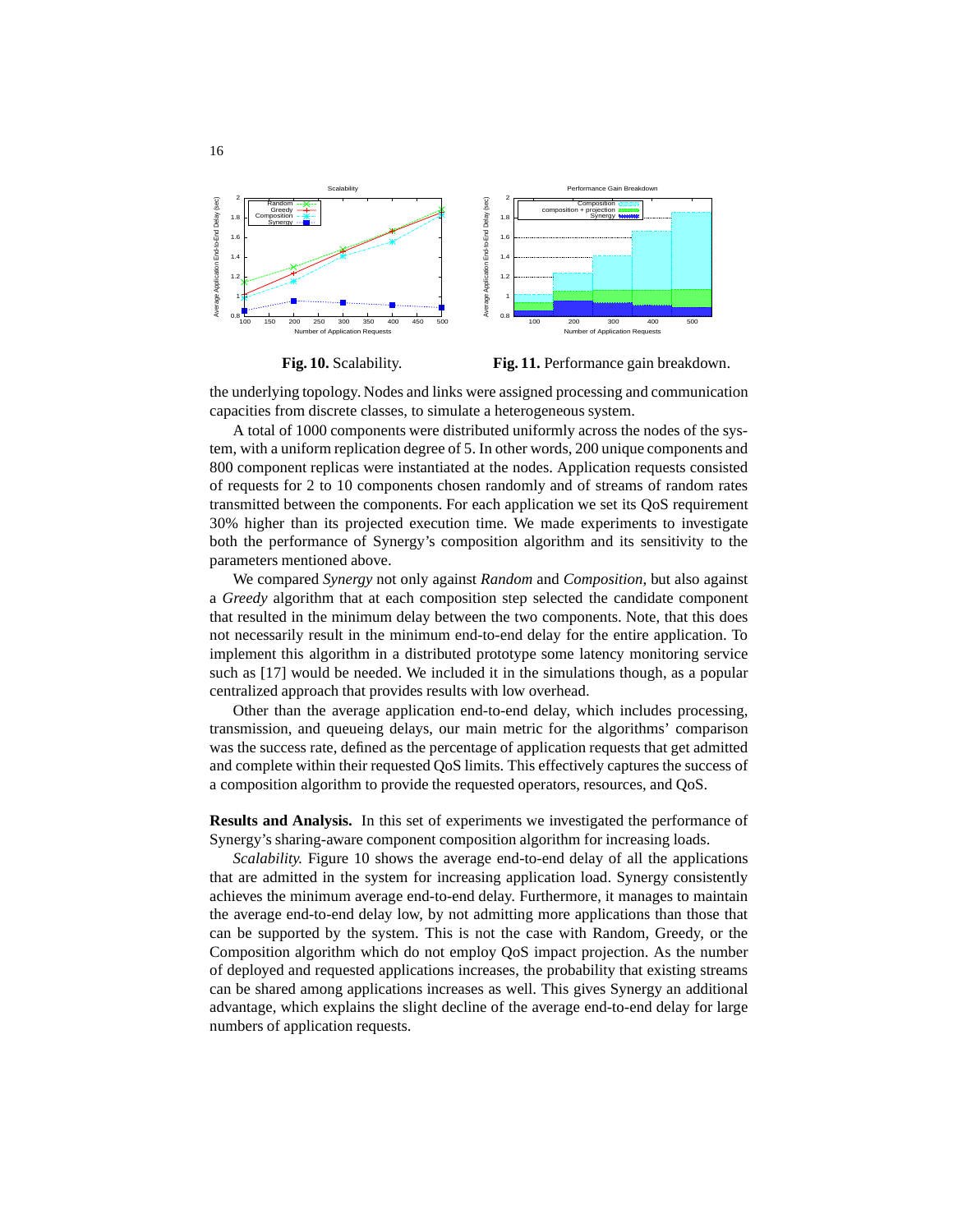

**Fig. 12.** System throughput capacity.

**Fig. 13.** Sensitivity to replication.

*Performance Gain Breakdown.* To investigate what part of the performance benefit of Synergy can be attributed to QoS Impact Projection and what part to Maximum Sharing Discovery, we incorporated QoS projection to the Composition algorithm. Figure 11 shows how Composition together with the OoS projection ("composition  $+$ projection") compares to Composition and Synergy, in terms of achieved end-to-end delay. QoS projection improves system performance particularly in high loads. While for 100 requests Composition enhanced with projection offers only 8% lower delay than plain Composition, that improvement rises to 42% for 500 requests.

*System throughput capacity.* Figure 12 shows the success rate for increasing request load. The benefit of sharing-aware component composition is evident, as Synergy is able to scale to much larger workloads, by reusing existing streams. QoS impact projection helps Synergy to achieve very high success rates by avoiding to disrupt currently running applications. Cases of applications that miss their deadlines even with Synergy can be explained by inaccurate estimations because of the current execution time update frequency, or because of inaccuracies in the approximation of the execution time of the admitted applications. As expected, random allocation results in poor QoS. Greedy allocation does not perform well either and the reason is that resources are assigned hop-by-hop ad hoc, blindly to the applications' end-to-end QoS requirements. Another interesting observation is that ensuring that there will be enough resources to run the admitted applications by eliminating resource violations, as the Composition algorithm does, does not suffice for these applications to meet their QoS requirements.

In the following set of experiments we kept the number of application requests at 100, which was a reasonable load for all algorithms as Figure 12 demonstrated. We then investigated the sensitivity of Synergy to various parameters.

*Sensitivity to Replication.* Figure 13 shows the success rate, as a function of the replication degree of the components in the system. The success of Synergy's composition, as well as its advantage over the other composition algorithms is clear, regardless of the replication degree of the components. Having more candidates to select from in the composition process does not seem to affect the QoS of the composed applications.

*Sensitivity to QoS Requirements.* Figure 14 shows the success rate as a function of the QoS demands of the applications. Even for very strict requirements, where applications can only tolerate a 10% of extra delay, Synergy's QoS impact projection is able to deliver in-time execution in more than 80% of the cases, whereas the other composition algorithms (Random, Greedy, Composition) fail in as many as 80% of the requests. As QoS requirements become more lax, the performance of those algorithms improves.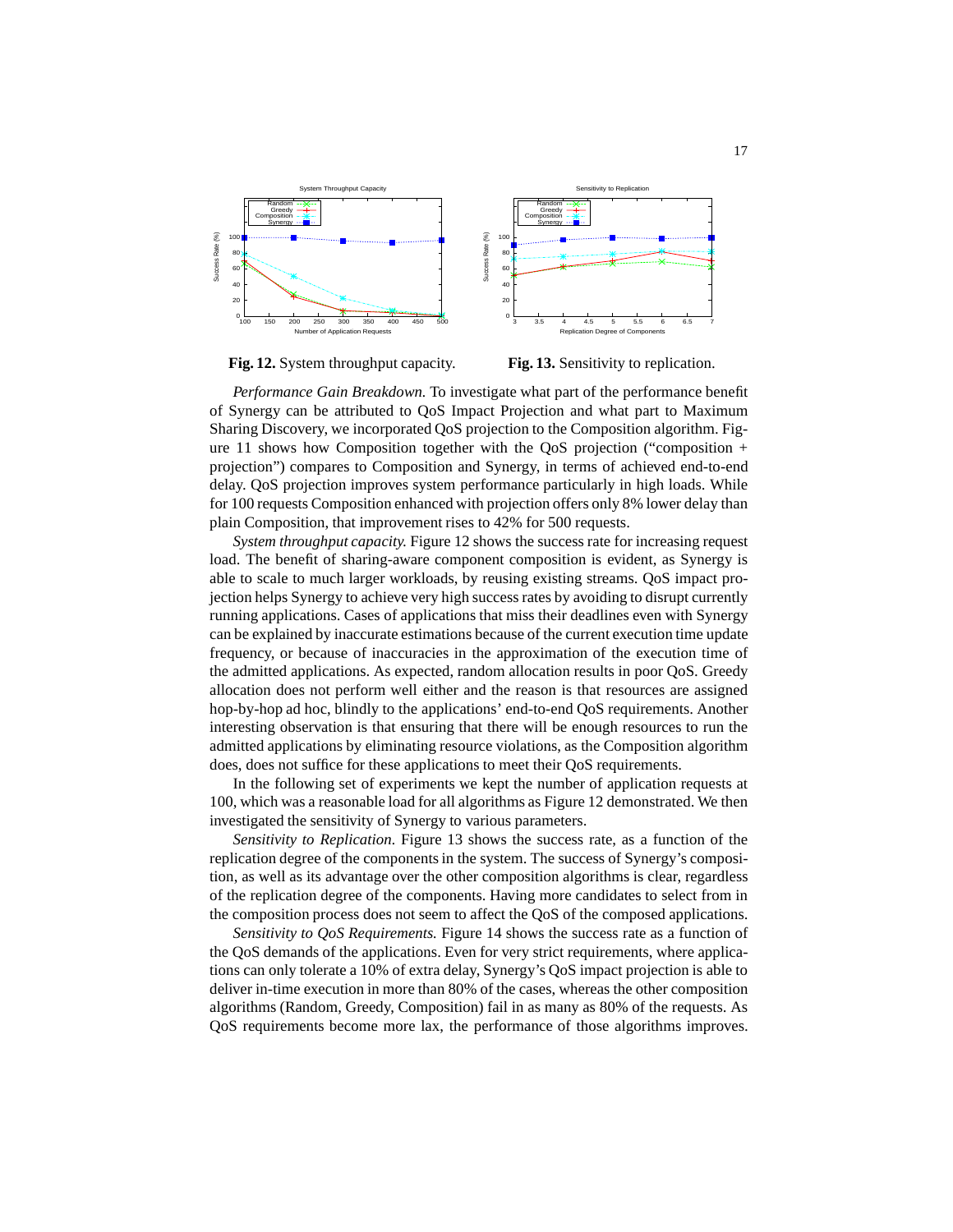

**Fig. 14.** Sensitivity to QoS requirements. **Fig. 15.** Sensitivity to popularity of requests. Yet, even in the case of a 50% tolerance in the delay, the best of them, Composition, still delivers 12% less applications within their deadlines than Synergy.

*Sensitivity to Popularity of Requests.* To investigate how the distribution of user requests affects Synergy's performance in comparison to the rest of the composition algorithms, we assumed a non-Zipfian distribution of application requests with a varying percentage of repetitions. Figure 15 shows the average end-to-end delay of all the applications that are admitted in the system. Synergy utilizes stream sharing and thus can deliver results for the repeated application requests without extra processing. For a request repetition factor of 20% Synergy's Maximum Sharing Discovery algorithm offers 34% lower average end-to-end delay than Composition. For a repetition factor of 40% Synergy achieves an improvement of 25% in comparison to load without any repetitions. Since the rest of the composition algorithms do not offer stream reuse, their performance is not affected by the repetition in application requests. That is as long as the repetition factor is not extremely large, which would result in rejecting application requests due to resource contention.

# **5 Related Work**

Distributed stream processing [4, 9] has been the focus of several recent research efforts from many different perspectives. In [8] and [18] the problem of operator placement in a DSPS to make efficient use of the network resources and maximize query performance is discussed. Our work is complementary, in that our focus is on the effects of sharing existing operators, rather than deploying new ones. While [8] mentions operator reuse, they do not focus on the impact on already running applications. [7] describes an architecture for distributed stream management that makes use of innetwork data aggregation to distribute the processing and reduce the communication overhead. A clustered architecture is assumed, as opposed to Synergy's totally decentralized protocols. Service partitioning to achieve load balancing taking into account the heterogeneity of the nodes is discussed in [21], while load balancing based on the correlation of the load distributions across nodes is proposed in [22]. While a balanced load is the final selection criterion among candidate component graphs in Synergy as well, our focus is on QoS provision. The distributed composition probing approach is first presented in [6, 13]. Synergy extends this work by considering stream reuse and evaluating the impact of component sharing. Our techniques for distributed stream processing composition directly apply to multimedia streams [15, 23] as well.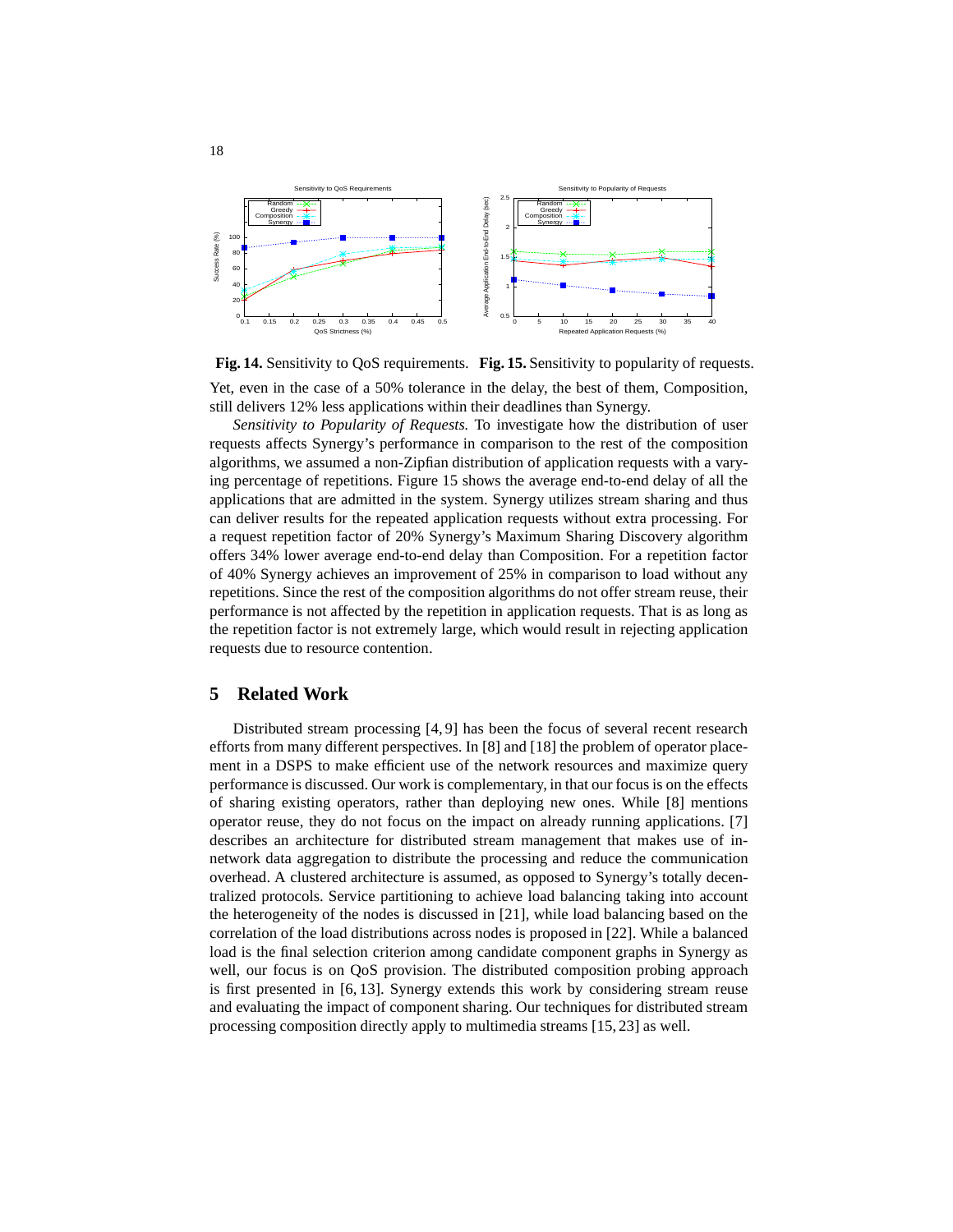Application task assignment has also been the focus of many grid research efforts. GATES [5] is a grid-based middleware for distributed stream processing. It uses grid resource discovery standards and trades off accuracy with real-time response. While we also address real-time applications, our focus is on the composition of the application component graph. Similarly, work on grid resource management [24] focuses on optimally assigning individual tasks to different hosts, rather than instantiating *composite* network applications. Work on resource discovery such as SWORD [25] can assist in component composition, and is thus complementary to our work.

Component composition has also been studied in the context of web services from many aspects, such as coordinating among different services to develop production workflows [26], or providing reliability through replication [27]. Similar problems are also encountered when providing dynamic web content at large scales [28], or personalized web content [29], the changing and on-demand nature of which render them more challenging than static content delivery [30]. While we focus on component composition for stream processing, our techniques may be applicable to other applications with QoS requirements as well, such as composing QoS-sensitive web services.

# **6 Conclusion**

In this paper we have presented Synergy, a distributed stream processing middleware that provides sharing-aware component composition. Synergy is built on top of a totally decentralized overlay architecture and utilizes a *Maximum Sharing Discovery algorithm* to reuse existing streams, and a *QoS Impact Projection algorithm* to reuse existing components and yet ensure that the QoS requirements of the currently running applications will not be violated. Both our prototype implementation of Synergy over PlanetLab and our simulations of its composition algorithm show that sharing-aware component composition can enhance QoS provision for distributed stream processing applications. Our future work includes the integration of iterative execution of Synergy's composition protocol with techniques for application migration. This can enable application adaptation to QoS-affecting changes in the environment, such as a node failure or overload.

# **References**

- 1. Chandrasekaran, S., et al.: TelegraphCQ: Continuous dataflow processing for an uncertain world. In: Proceedings of CIDR, Asilomar, CA. (2003)
- 2. Arasu, A., Babcock, B., Babu, S., Cieslewicz, J., Datar, M., Ito, K., Motwani, R., Srivastava, U., Widom, J.: STREAM: The Stanford data stream management system. (to appear) (2005)
- 3. Golab, L., Ozsu, M.: Update-pattern-aware modeling and processing of continuous queries. In: Proceedings of 24th ACM SIGMOD Conference, Baltimore, MD, USA. (2005)
- 4. Abadi, D., et al.: The design of the borealis stream processing engine. In: Proceedings of CIDR, Asilomar, CA. (2005)
- 5. Chen, L., Reddy, K., Agrawal, G.: GATES: A grid-based middleware for distributed processing of data streams. In: Proceedings of IEEE HPDC-13, Honolulu, HI. (2004)
- 6. Gu, X., Yu, P., Nahrstedt, K.: Optimal component composition for scalable stream processing. In: 25th IEEE ICDCS, Columbus, OH. (2005)